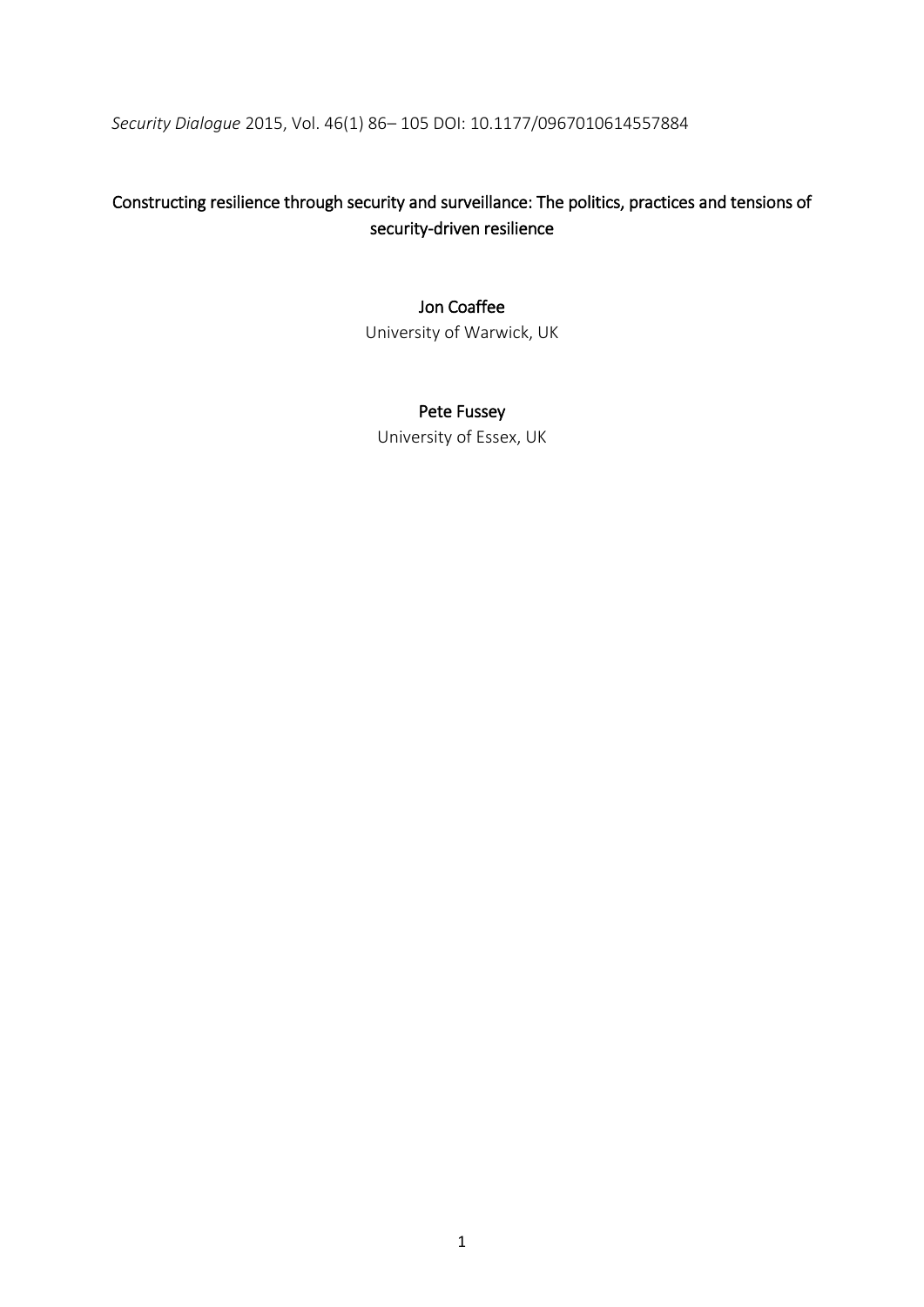### Abstract

This article illuminates how, since 9/11, security policy has gradually become more central to a range of resilience discourses and practices. As this process draws a wider range of security infrastructures, organizations and approaches into the enactment of resilience, security practices are enabled through more palatable and legitimizing discourses of resilience. This article charts the emergence and proliferation of security-driven resilience logics, deployed at different spatial scales, which exist in tension with each other. We exemplify such tensions in practice through a detailed case study from Birmingham, UK: 'Project Champion' an attempt to install over 200 high-resolution surveillance cameras, often invisibly, around neighbourhoods with a predominantly Muslim population. Here, practices of security-driven resilience came into conflict with other policy priorities focused upon community-centred social cohesion, posing a series of questions about social control, surveillance and the ability of national agencies to construct community resilience in local areas amidst state attempts to label the same spaces as 'dangerous'. It is argued that security-driven logics of resilience generate conflicts in how resilience is operationalized, and produce and reproduce new hierarchical arrangements which, in turn, may work to subvert some of the founding aspirations and principles of resilience logic itself.

Keywords: human security, resilience, security, surveillance, terror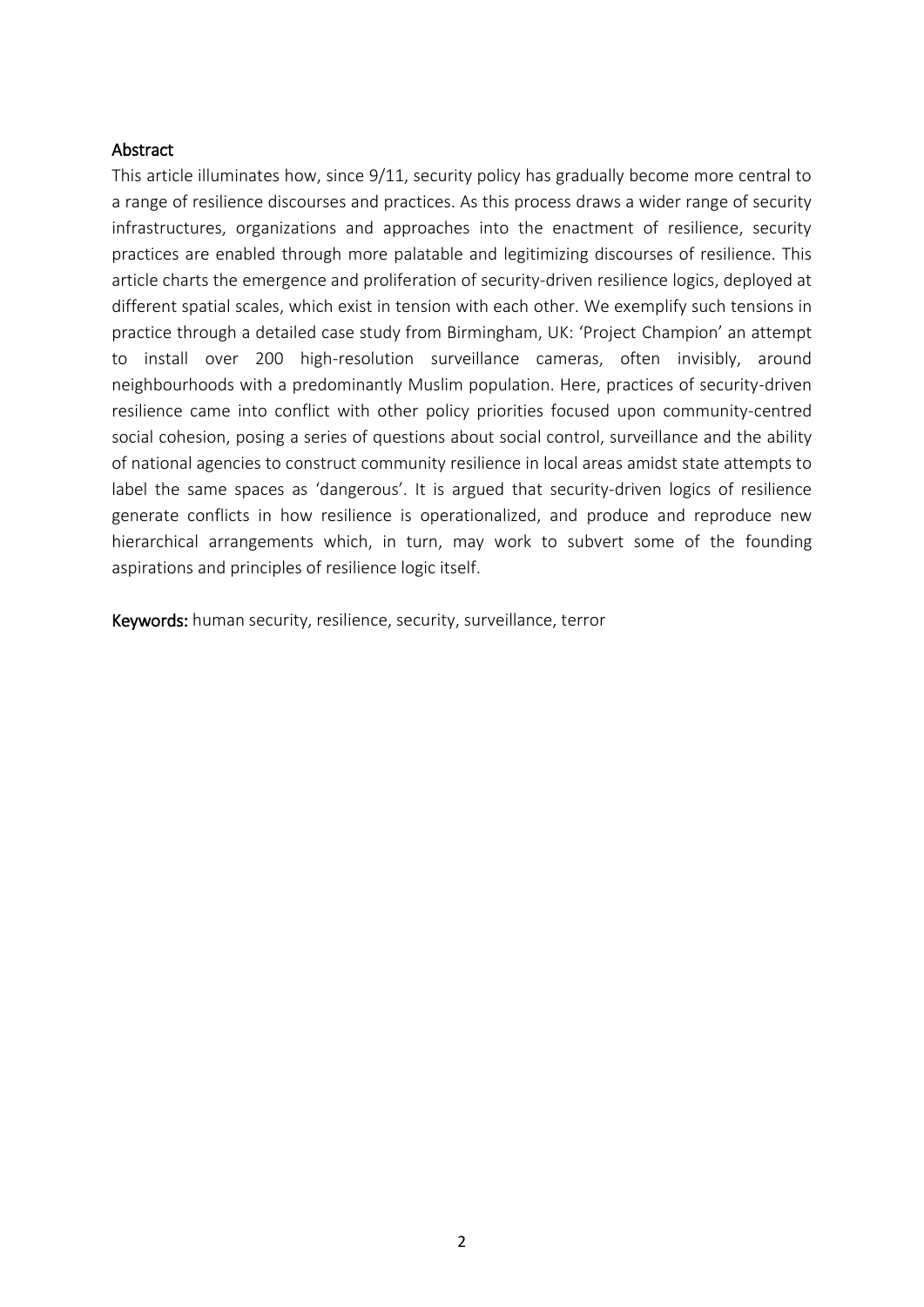# Constructing resilience through security and surveillance: The politics, practices and tensions of security-driven resilience

#### Introduction

Since the early 2000s, the so-called 'resilience turn' (Coaffee, 2013) has seen ideas, discourses and logics of resilience embedded in an array of social and urban policy and practice at a range of spatial scales, driven by an overarching requirement to secure the future from disruptive challenges, threats and events (Coaffee, 2010; Walker and Cooper, 2011). The rhetoric of resilience has now permeated a range of disparate disciplinary areas, a diversity of policy narratives, worlds of professional practice and the popular media. The resilience literature has focused on, for example, cli- mate change adaption, disaster risk recovery, economic recovery, migratory trends, individual and group psychology, child education or, more broadly, a general sense of uncertainty about the future (see, for example, Luthar et al., 2000; Masten, 2001; Raco and Street, 2012). However, this article argues that these diverse meanings and practices of security have become the most potent driver and shaper of contemporary resilience practices. In turn, these have served to generate multiple competing 'logics of resilience' identified and explored in this article. Conversely, this article pro- poses the concept of 'security-driven resilience' to capture multidirectional processes in which resilience policy becomes increasingly driven by security concerns and, at the same time, security policy adopts the language of resilience. As this article will demonstrate, such processes present a range of implications, including the narrowing of formerly diverse resilience concerns towards very specific forms of security and, at the same time, generating multiple governmental, scaling and coercive implications.

This article is situated within the anticipatory turn in social control practices (Fussey, 2013) and at the intersection of concepts of security and resilience. Particular emphasis is also placed on how collapsing distinctions between internal and external security draws multiple new actors and agencies into the delivery of security-driven resilience. To conceptualize and chart the emergence of what we term security-driven resilience we have referred to a range of emergent literatures from surveillance studies; the revolution in military affairs; human security; and state-rescaling and emerging narratives of new localism and resilient citizenship. In turn, these have collectively sought to pull security away from its traditional bias and to focus upon the everyday needs of people and population (Coaffee and Murakami-Wood, 2006; Chandler, 2012). Using this conceptual framing, this article is developed with regard to two main areas of analysis.

First, we highlight resilience as an evolving and ongoing process and chart the emergence and embedding of new security logics within resilience policy and practice at multiple scales: on one hand, developing an array of national policy guidance and strategies; while, on the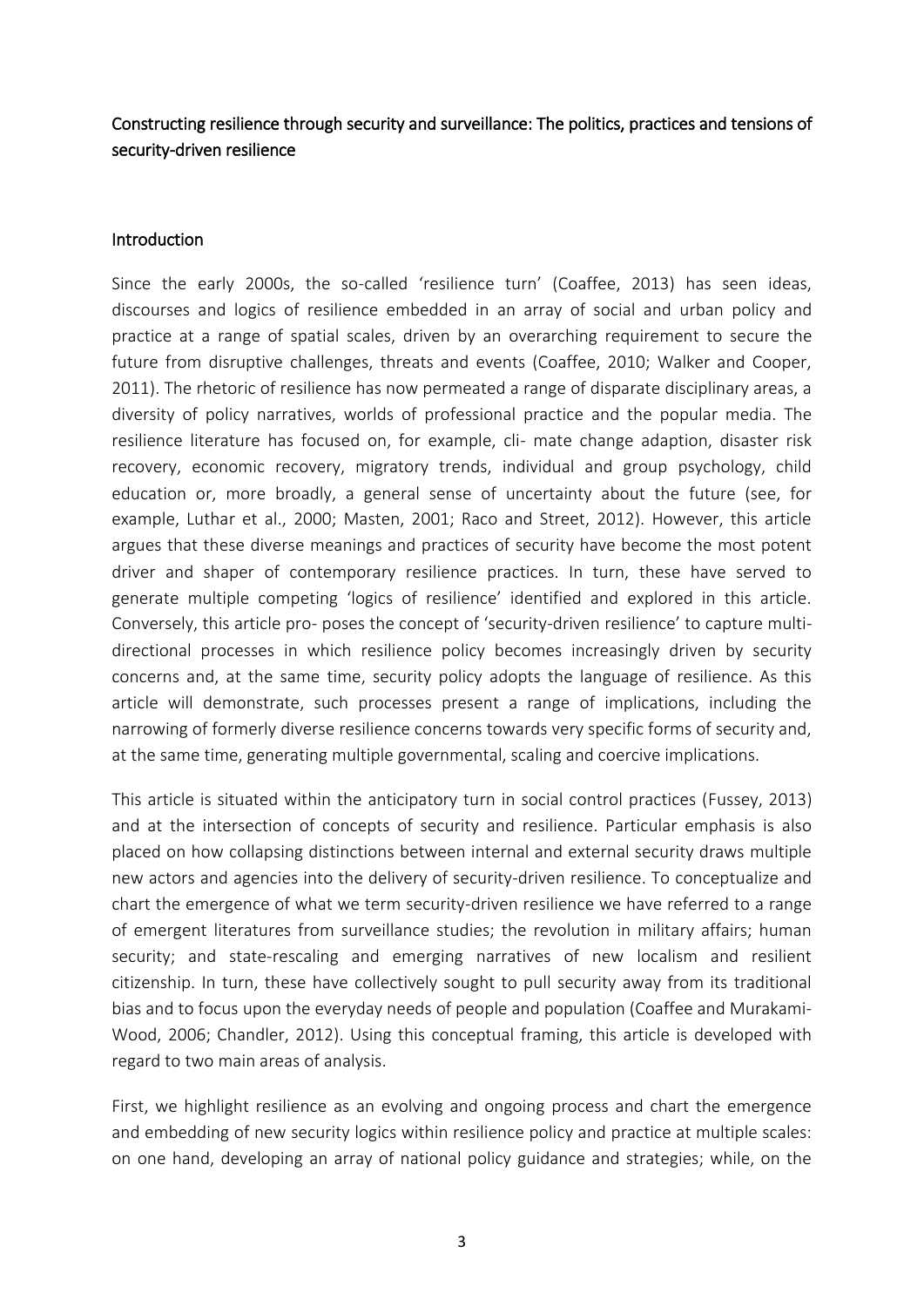other, ostensibly decentralizing power and responsibility to the local scale, inverting traditional security logics based on state level control. Such devolutionary processes generate questions about the localization of security-driven resilience practice, the importation of existing scales to the local level and the generation of new hierarchies within emergent networks of practice. Here, the practices and application of public surveillance programmes are characterized as an exemplification of the weighting of resilience practices towards security concerns, yet are seen to perform a range of more benign functions. In doing so, the second part of the article explores how tensions brought about through such rescaling and reconceptualization of security-led resilience are embodied in practice, by means of a detailed case study example from Birmingham, UK. This case study focuses upon 'Project Champion' – an attempt by the police to install over 200 high-resolution surveillance cameras, often invisibly, into areas with predominantly Muslim populations, ostensibly to deliver a range of security and resilience benefits including protection from crime, radicalization and inter- national terrorism. This case study captures how the practices of state-driven security and resilience are drawn into conflict with other policy priorities relating specifically to community cohesion and localism. It also captures a process by which military technologies have been increasingly utilized in civic spaces, posing a series of questions about social control, citizenship and the ability to construct community resilience in local areas amidst state attempts to label the same areas as 'dangerous'. We conclude by reflecting upon how new logics, hierarchies and practices of security-driven resilience generate a range of tensions and antagonisms which, in turn, produce a number of material and political consequences which serve to fragment further coalitions of resilience practice and may ultimately subvert some of the founding principles of resilience. The article thus examines the complex interplays between three main themes: resilience, security and surveillance. The central argument rests on how proliferating resilience practices are increasingly weighted towards security concerns and that public surveillance operations may be seen as an exemplar and reveal a range of corollaries, consequences and tensions of this shift. In particular, the article focuses on how the deployment of public surveillance initiatives, as part of the broader process of security-driven resilience, both narrows their application towards very specific coercive forms whilst simultaneously commuting more broadly conceived resilience practice towards tightly specified security-focused goals. Before exploring these interrelationships and logics in more detail, the article first explores the meaning and evolution of the key operational concepts of resilience, security and surveillance.

#### The 'resilience turn', scales of security and the practice of surveillance

In recent years the emergence, evolution and growth of resilience discourse and practice has become well documented (see, for example, Chandler 2014) and does not necessarily benefit from a detailed rehearsal here. The concept of resilience incorporates a vast range of contemporary risks and security challenges (UNISDR, 2012; Walker and Broderick, 2006; Zolli and Healy, 2012) and, after 9/11, has increasingly become a central organizing metaphor within the expanding multi- scalar institutional framework of national security and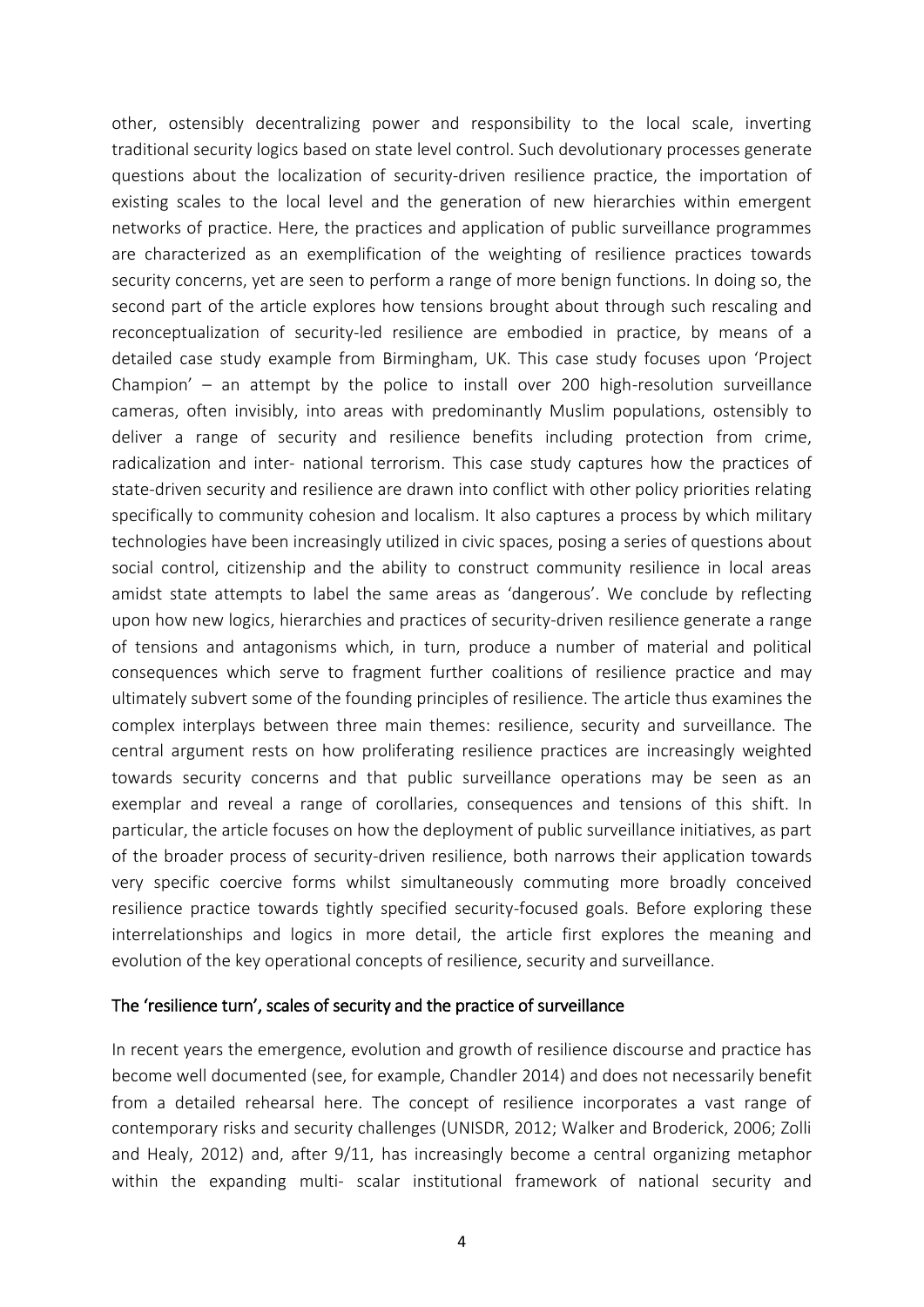emergency preparedness (Adey and Anderson, 2012; Joseph, 2013).

Over time, the lexicon of resilience has grown in international prominence with a focus on resilience practices seen as simultaneously proactive and reactive, with in-built adaptability to the fluid nature of myriad threats and hazards challenging states and their territories. Resilience has thus been applied to the capacity to resist, absorb, recover from and adapt to a range of perturbations. Thus, the spread of resilience discourse (see, for example, Coaffee, 2009) has intimated the simultaneous response to 'all hazards' in which numerous threats and hazards, both "natural" and human induced, are drawn together' (Dainty and Bosher, 2008).

However, the growing canon of critical resilience scholarship has generated a number of core debates that serve as critical contexts for this present article. First among these concerns is the futility of searching for a homogenous definition of resilience. For all the recourse to resilience ur-texts – such as the work of Holling (1973; 2001) – or conceptual staples such as subsidiarity, redundancy and adaptability, the growing acknowledgement that ideological, institutional, cultural, social and normative considerations shape how resilience is mobilized in different organizational, social and spatial settings is particularly noteworthy. It could instead be contended that focus is better placed on how resilience is enacted, and what its performative roles and implications are. Thus, what resilience *is* becomes less important than what it *does*. Increasingly common within this approach is to see resilience in relation to varied forms of neoliberal governance (O'Malley, 2010), such as its role in fomenting decentralizing forms of governance (Amin, 2013) or championing of utilitarian neoliberal citizenship (Neocleous, 2013: 5). A corollary of this concerns the manifold and localized ways in which resilience becomes interpreted and translated into practice. Here, further relevant debate concerns the extent to which resilience practice represents transformative or radical change, comprises a superficial rebranding of existing practices (such as risk management) or operates in the service of enduring processes such as localization, responsibilization or neoliberalization.

Parallel discourses and practices of security have also followed a number of neoliberalizing, diversifying and decentralizing tendencies. For example, security policy in the orthodox view regularly embodied a spatial focus on a national or supra-national scale (Booth, 2004). Since the 1990s, however, emerging ideas of 'human security' have increasingly come to prominence and attempted to pull security away from its institutional bias, and focus it on the needs of people and populations and, in so doing, remap scale in security. This work coincided with a progressive reassertion of the importance of scale in political geography and the deployment of the 'politics-of- scale' metaphor (see, for example, Brenner, 2000) to illuminate the ways in which politics explicitly constrains scale choices and 'to theorise the scalarity of sociospatial life' (Fraser, 2010). Here, there has been a shift from traditional Euclidian, Cartesian and Westphalian notions of scale and territory as a fixed stable bounded container to notions of scalar practices where governance and institutional frameworks are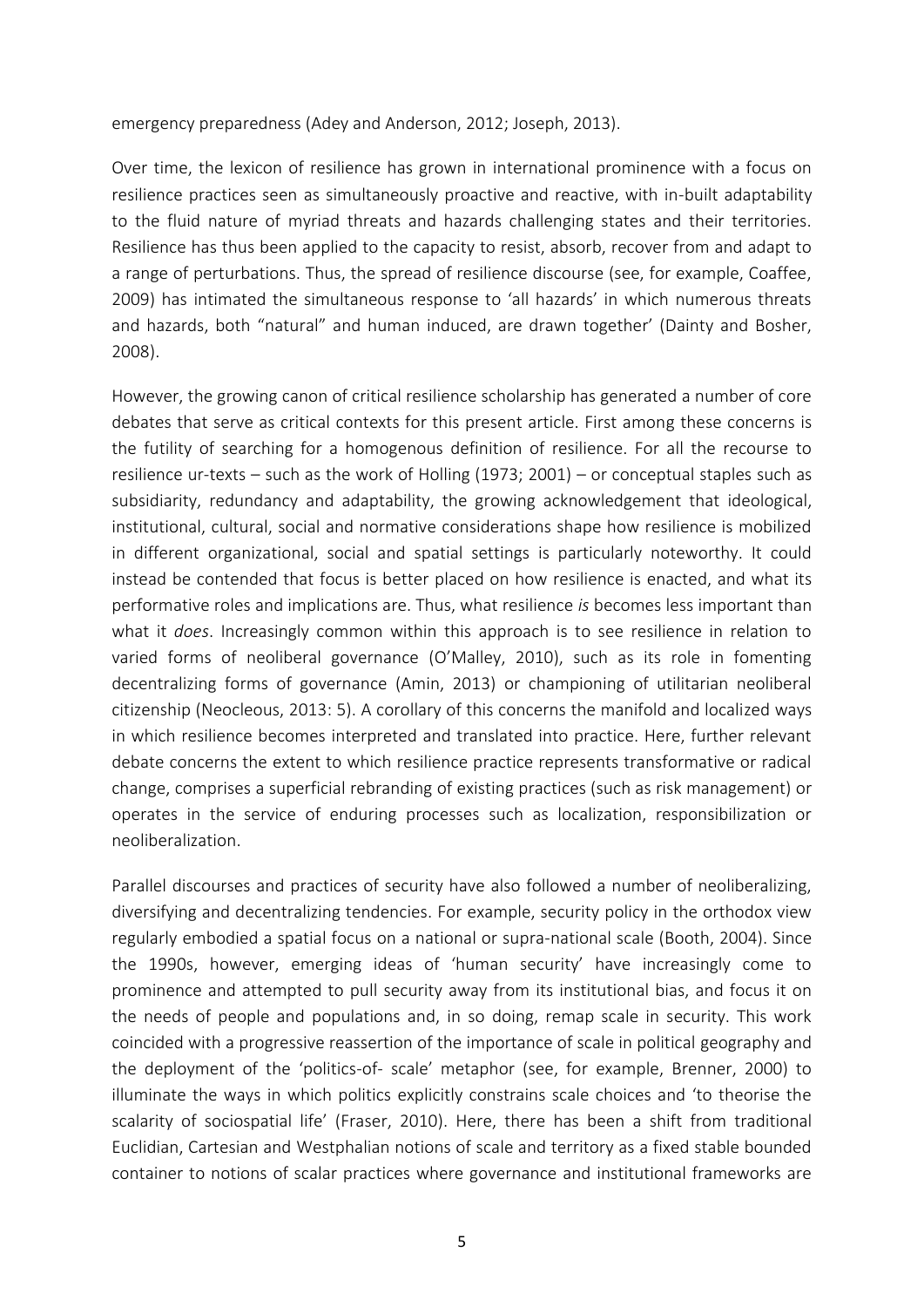utilized largely, but not exclusively, by the state, to gain competitive advantage and to engage in new networked relations through rescaling (Fraser, 2010: 332).

Although driven by developments such as globalization and devolution, the politics of scale has strong resonance with the emerging and fluid geo-political landscape of security. For example, responses to a range of international terrorist attacks, since 9/11 in particular, have increasingly highlighted the importance of sub-national and localized responses to new security challenges, which require analysis through a different frame of reference than that of the realist state-centric security studies orthodoxy, 'placing the needs of the individual, not states, at the centre of security discourses' (Chandler, 2012: 214). As has been argued, 'security is becoming more civic, urban, domestic and personal: security is coming home' (Coaffee and Murakami-Wood, 2006: 504).

Overall, discourses and practices of resilience and of security have developed in parallel and heavily imbricated ways. For example, we can chart how the ideas underpinning the political rhetoric of resilience have also become more civic-centred and reapplied across a spectrum of multi-scalar socio-economic systems (Burby et al., 2000; Coaffee et al., 2008), similar to ideas of security outlined above. The picture is complicated further by the way that a broader discursive shift in policy – from security to resilience – has subsequently been used to frame associated practices in the post-9/11 world. This is as a consequence of the altered geopolitical relationship between the nation state and security – essentially constructing a deterritorialized view of risk – which attempts to soften the vocabulary of 'emergencies' and focus upon a more positive terminology – resilience – rather than that of threat, vulnerability, disaster management and security (Coaffee, 2006; 2013). Yet, for all the seeming benignity and diversification of focus implied in resilience discourse, we argue that notions of resilience have increasingly adopted and come to resemble security concerns, thus constituting the growth of security-driven resilience. Not only does this signify a narrowing of the polymorphic range of concerns implied by resilience towards those of security and, particularly, counter-terrorism, but it also generates a range of governmental, scaling and coercive implications.

The third operational concept, surveillance, has been a continual feature of human societies stretching back to antiquity, embedded into ancient architectural forms and, later, exercised through the collection of census data for taxation and conscription. Modernity saw important changes in the use of surveillance, because it enabled multiple ordering and organizing processes, and operated as a means to make visible a series of variously imagined forms of urban dangerousness including disease, dissent and destitution. Surveillance practices thus diversified and extended beyond mere observations to become a means to make cities legible (Fussey and Coaffee, 2012). As the city developed it became host to a range of increasingly intensified surveillance practices that worked to coerce, regulate and order elements of urban life. The 20th century brought rapid changes in the ubiquity, potency and technological sophistication of surveillance practices and, as the century turned, 9/11 further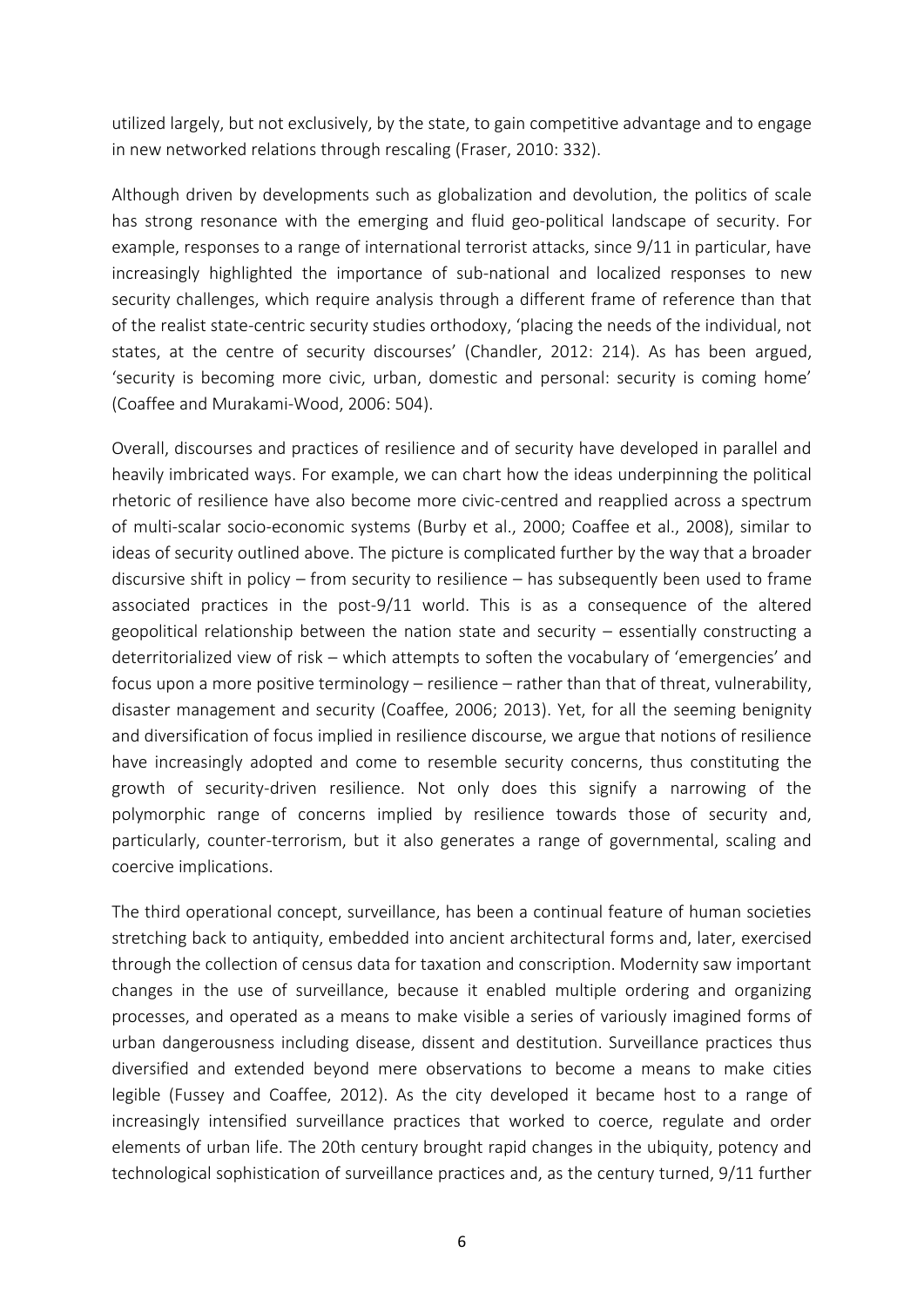catalyzed these developments and shepherded in many new coercive and auto- mated analytical applications. Most recently, attention has turned to the enormous data harvesting operations of UK and US intelligence agencies sanctioned by licentiously interpreted 9/11 related legislative enablers such as s215 of the Patriot Act (Greenwald, 2014).

Despite the 'serious and immediate consequences' (Bauman et al., 2014: 122) of the revelations in 2013 by Edward Snowden, it is important to recall the considerable diversity, application and purpose of surveillance practices. Surveillance is 'Janus faced' (Lyon, 1994), implicated in care as well as coercion, inhabits many forms and performs myriad functions. In such contexts, and despite its scale and significance, NSA dataveillance should not be considered as a synecdoche for surveillance practices more generally or for all security forms more specifically. This article focuses on the role of one particular form, public space surveillance, as a tool of risk and security practice that has become deployed under the wider and more palatable aegis of resilience. In doing so, we argue that it both narrows the possibilities of surveillance applications towards the coercive and draws resilience practice towards more tightly specified security-focused goals.

#### *UK resilience and security discourse: From hybridity to colonization?*

Relationships between the imbricated realms of security and resilience are complex and multidirectional. In particular, security concerns have gained prominence within a range of articulations of resilience practice. At the same time, security practice has been increasingly repackaged in more palatable expressions of resilience. Prior to 2000 resilience was a term seldom heard in security policy circles. Whereas securing state assets against international terrorism had long been a government priority, this was an agenda that had been almost exclusively delivered by state security services. In 2000 and early 2001 a series of disruptive events in the UK – strategically targeted nationwide protests on the transport network; the foot and mouth disease outbreak; a number of inland flooding episodes – highlighted several organizational failings which served to emphasize that reform of national emergency planning procedures was long overdue. The subsequent events of 9/11, and the concern that key UK sites would be targeted by terrorists, accelerated this process and made reform of emergency preparedness a political priority. National security policy was thus increasingly focused on the need to respond proactively and develop pre-emptive solutions to per- ceived security threats. For all the emphasis on anticipation, and the language of preparedness, anticipation and risk it was at this juncture that the term 'resilience' came to the fore (Coaffee, 2006) and was eventually formalized in policies and practices following the 2004 Civil Contingencies Act (CCA); for example, the associated National Resilience Capabilities Programme and subsequent creation of multi-agency Local Resilience Forums.<sup>1</sup> Following the introduction of the CCA, the UK government attempted to provide a central strategic direction for developing resilience, based on a cycle of anticipation, prevention, preparation, response and recovery (Cabinet Office, 2005). Subsequent national security and counterterrorism policies – notably the overarching *Countering International Terrorism Strategy*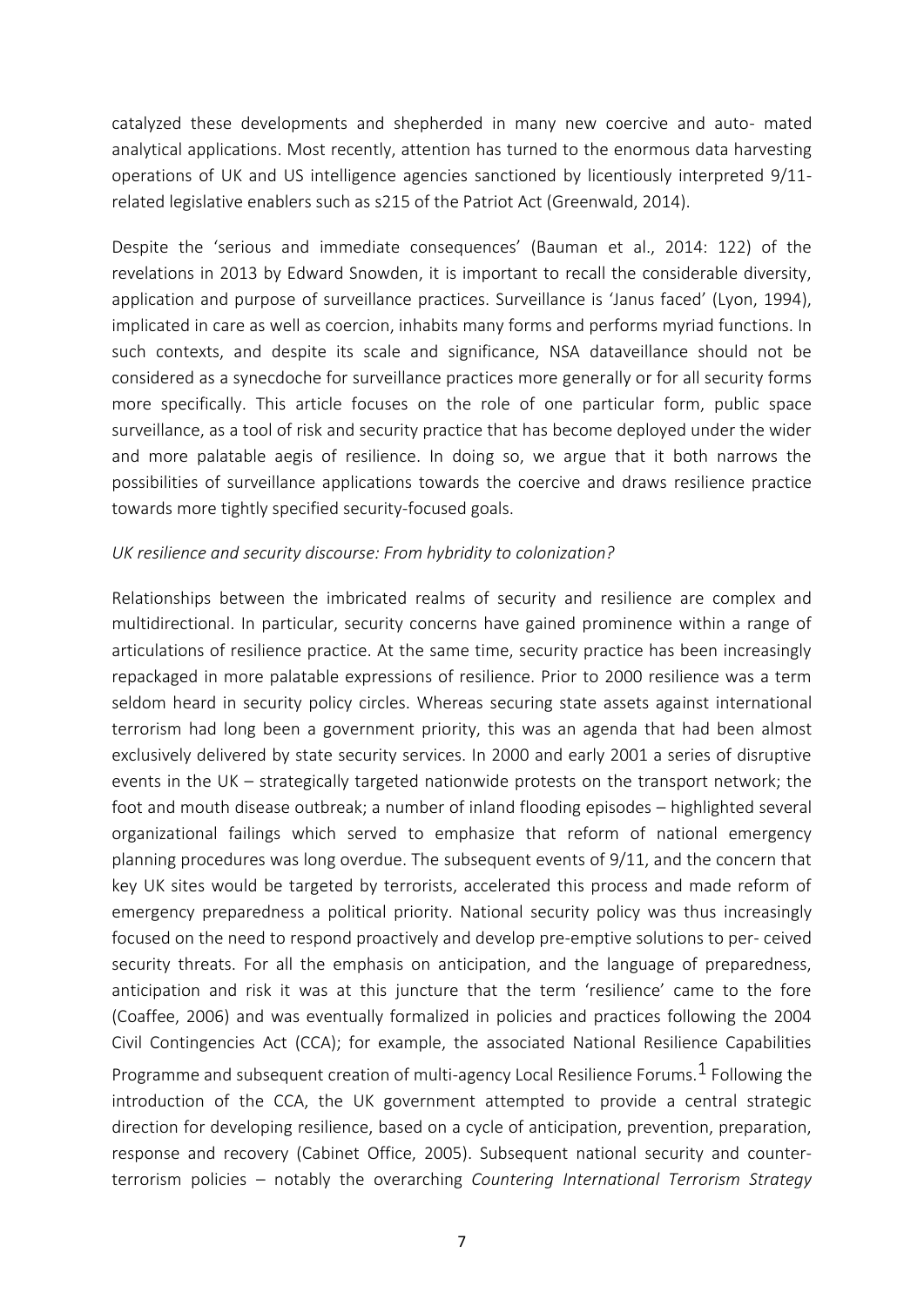(CONTEST) (HM Government, 2006), the UK's first national security strategy (*Security in an Interdependent World* [Cabinet Office, 2008]) and the initial anti-radicalization approach (*Preventing Violent Extremism* [HM Government, 2008]) –interlinked in various ways with the provisions of the CCA to form a powerful top-down state- driven logic for 'resilience' policy.2,3,4 Individually and collectively these policy narratives signified an increasingly complex and fluid landscape where multiple threats were being faced and which required coordinated responses across a range of scales and stakeholder groups, including local communities. As these responses have evolved, a number of different security-driven resilience logics, each encompassing complex relationships between security and resilience, can be identified. Here, resilience policy becomes increasingly mobilized by security concerns and, at the same time, security policy adopts the language of resilience. Moreover, as these logics develop and unroll through a range of practices, a series of incompatibilities and tensions within and between different thematic and scalar approaches can be seen to emerge.

The UK has perhaps gone furthest in developing security-driven resilience policy since 9/11. This article charts the surfacing and progression of different 'logics' of resilience over the last decade with a focus on UK politics and policy making at a range of scales. Changing practices of resilience have emerged as both a function of time and in relation to a range of changing socio- political and economic pressures which have shaped an evolving meaning and operational function of resilience. In particular, we emphasize the prominence of security concerns within such articulations of resilience discourse which, as a corollary, have drawn a number of security practices and infrastructures, such as surveillance, into the delivery of resilience practice. For example, and as we will highlight, the logics underpinning UK resilience policy have responded to the changing targeting preferences of international terrorists (Coaffee, 2010) concerns over 'radicalization' (Briggs, 2010) as well as a renewed interest in localism as a means of building enhanced community resilience (Cabinet Office, 2011a). As the discussion below relates, surveillance practices have been implicated in the delivery of each of these. We pay particular attention here to the tensions that have emerged as a result of the simultaneous adoption of security-driven resilience practice at a range of spatial and governance scales.

### *Security-driven resilience logic 1: State driven reassurance, resistance and bouncing back*

As noted above, in advance of the CCA, and in the wake of 9/11, national government and municipal authorities were forced to confront a widespread fear that the UK, and especially its cities, would be targeted by international terrorists. This threat gave momentum to the birth of a range of national counter-terrorism and security strategies and the development of what would become specific forms of resilience policy. This prominence of such concerns led to the implementation of measures to counter such threats and increased emphasis on security couched within broadly conceived notions of resilience. These measures focused in particular on enhancing the physical robustness of the built environment and furthering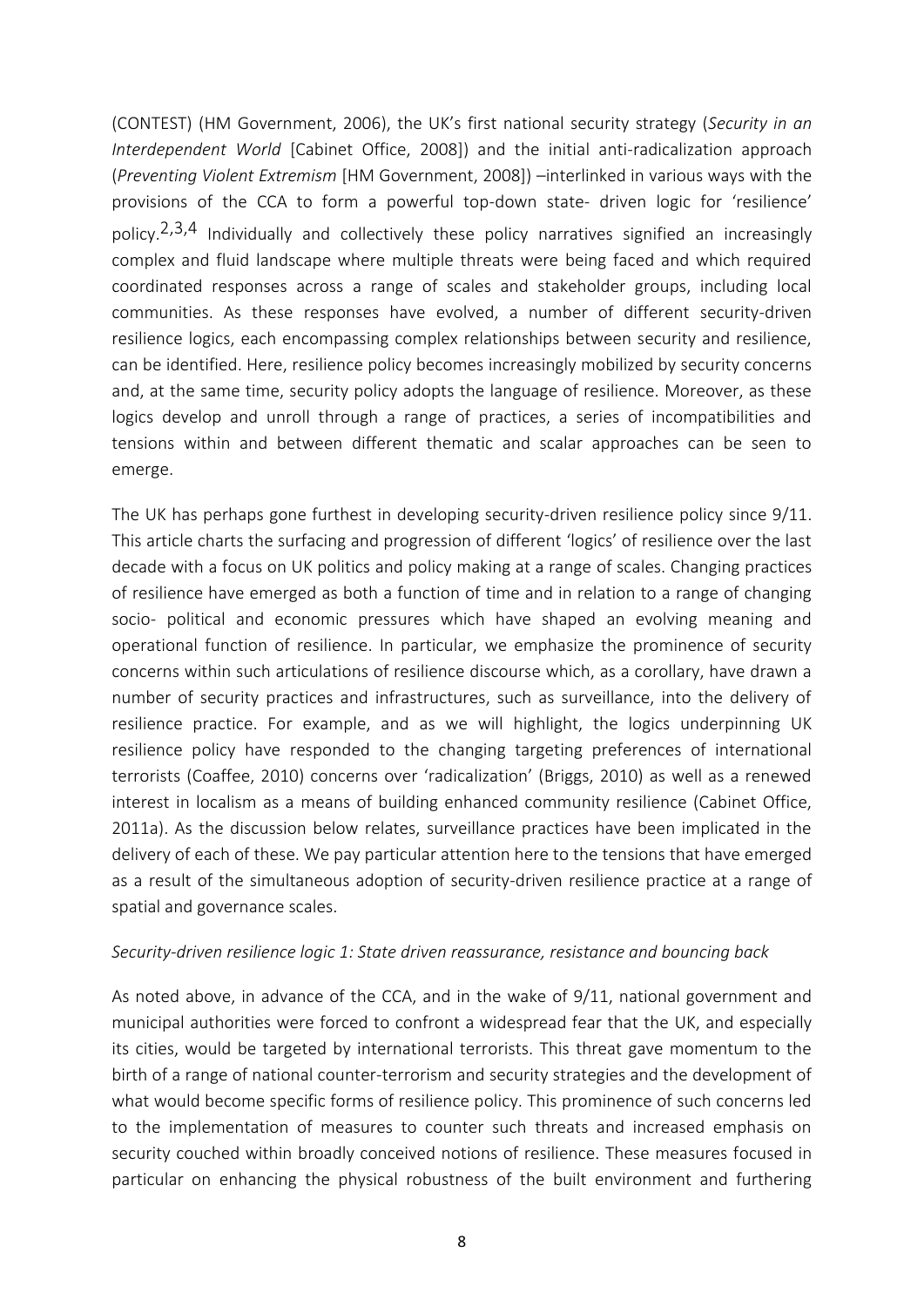human and technological surveillance capabilities.

This first logic of security-driven resilience was materially manifest in a number of ways. First, and with particular import for the focus of this article, electronic surveillance measures, particularly software-driven systems facilitating automated production, ordering and control of space and everyday life (Lyon, 2003), proliferated throughout public and semi-public spaces. 9/11, in particular, proved a catalytic event for the mass introduction of hi-tech surveillance systems – a surveillance surge – with the intensification and expansion of existing systems and the adoption of ever more refined tracking technologies (Ball and Webster, 2003). Second, security-driven resilience was enhanced through the increased popularity of physical or symbolic notions of the boundary and territorial enclosure, which served a defensive purpose, often through the erection of rein- forced security barriers, and of locating surveillance devices around 'at risk' sites, constructing hermetically sealed exclusion zones (Coaffee, 2004; Fussey and Coaffee, 2012). Under this logic surveillance applications adopt a range of coercive and enforcement-based roles.

This first logic of security-driven resilience has been largely state controlled and implemented by the police and national security agencies.<sup>5</sup> The spatiality of resilience was particularly manifest through highly surveilled and visible fortress-like security at high-risk sites such as Government buildings key financial centres and national embassies. This reaction was not unique to the UK: it characterized the initial international reaction to post-9/11 anxieties (Graham, 2004). While the need to protect key government assets within the homeland was necessarily reactive and obtrusive, such security assemblages also served a political purpose in terms of visibly demonstrating that the state was acting to protect the nation from terrorism (Boddy, 2007). Crucial here is the way in which these avowedly security-focused practices have since become articulated in terms of resilience across UK government policy, particularly notable in the latest iteration of the UK CONTEST counter-terrorism strategy (HM Government, 2011). Thus, according to this logic, over time the language of security has become recast as that of resilience without changing its fundamental focus and purpose. Such practices reflect a further enduring theme identified in critical analyses of resilience, in particular the way in which resilience planning is often translated into more narrowly conceived measures that seek robustness against potential hazards (Bosher and Dainty, 2011). Such approaches are reminiscent of Holling's (1973) critique of 'engineering resilience' orchestrated around the goal of the maintenance of stable systems which, ultimately, fail to be resilient in themselves.

### *Security-driven resilience logic 2: Devolving, preparing and pre-empting*

While the first logic of security-driven resilience was inherently reactive and materially focused, and sought to mitigate security risk, as the 2000s proceeded increased effort was made to focus on preparedness and preventative aspects of the resilience cycle. The second logic thus moved beyond the ability to absorb shock, to focus instead on the ability of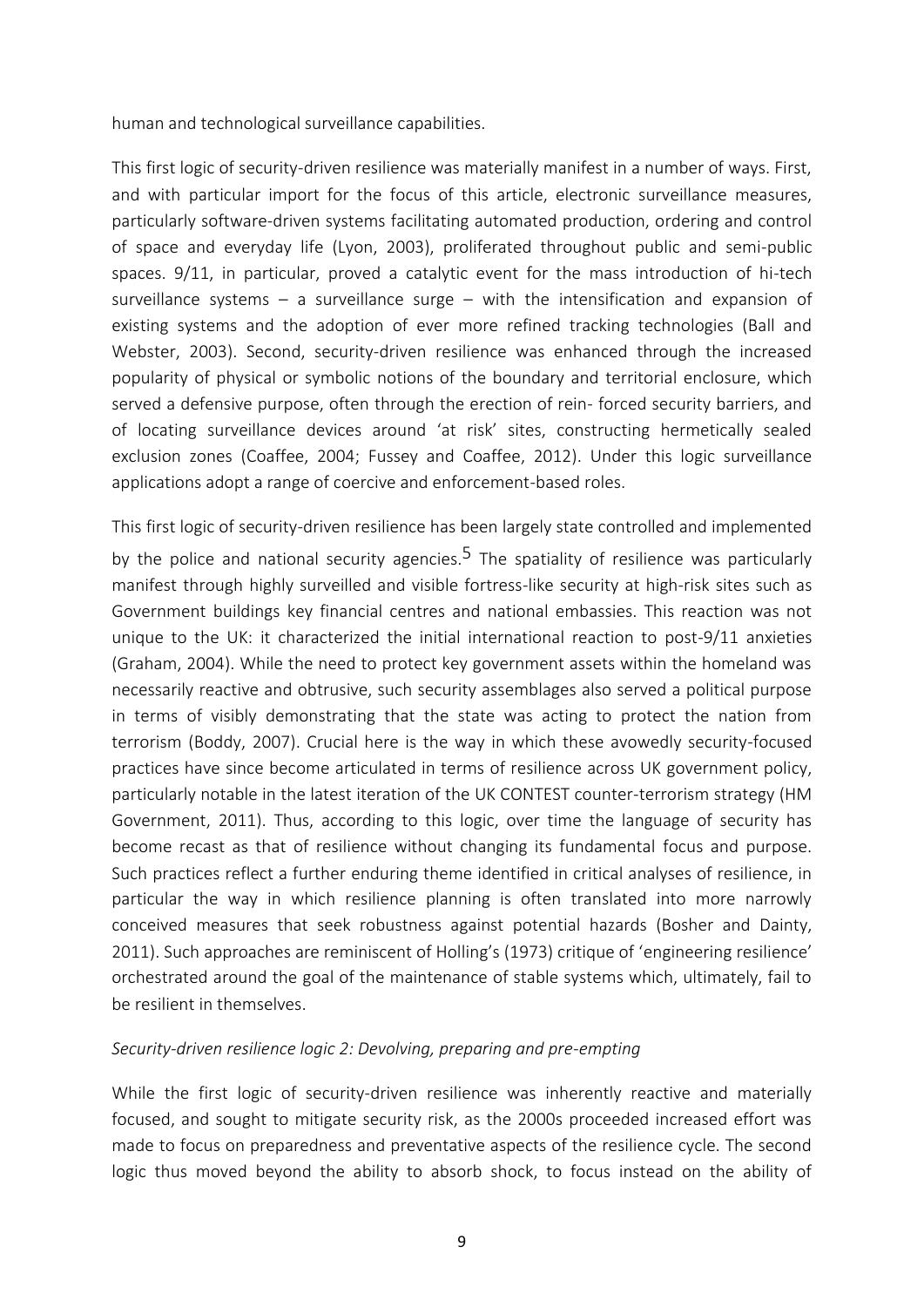businesses, governments and com- munities to take preventative action. National government stakeholders increasingly sought to cooperate with regional and local authorities and a range of professional stakeholders through the development of a multi-level system of resilience governance across national, regional and local levels in the UK in line with the provisions of the CCA. In many respects such resilience practices mirror broader trends in public governance of the past 20 years, where the 'regulatory state' 'steers' via strategy and the 'rowing' of implementation is carried out locally (Osborne and Gaebler, 1993). Such drives towards multi-level action thus may be located among a number of broader processes aimed at devolving central state functions and responsibility onto the local realm, including responsibilities for emergency planning, tackling crime and disorder and, separately, terrorism. Overall, this second logic fomented a shift in the governance as well as the focus of resilience. In particular, this process enabled security concerns to become further consolidated as the central concern of resilience practice whilst national security became played out in the local realm under the aegis of resilience and community-building.

Here, actions of local governments became central in developing tailored resilience strategies against a range of risks; but most prominent among these was terrorism (Walker and Broderick, 2006), again underscoring the central role of security in more broadly conceived notions of resilience. Security-driven resilience has thus been enacted through the increasing sophistication and cost of security and contingency planning undertaken by organizations and different levels of government, intended to decrease their vulnerability and increase preparedness in the event of an attack. Most organizations have reviewed and re-evaluated their individual risk assessment approaches and local authorities have sought to become more resilient and create more effective, joined-up approaches to the governance of disaster recovery with the institutional management of any future terrorist attack given the highest priority (Coaffee, 2006; Adey and Anderson, 2012). Thus, resilience practices further coalesced around notions of security.

Notwithstanding the multi-scalar governance established to coordinate resilience practice, the ambient threat of urban terrorist attack and its realization in London on '7/7' defines the second logic of security-driven resilience.  $6$  Signifying a further collapse of distinctions between internal and external security, concerns over 'home grown terrorists' focused government attention on the so called 'Prevent' strand of national counter-terrorism policy concerned with 'the radicalization of individuals'. This became a controversial area of policy, especially with regard to the emotive language often used to describe it (for example terms such as radicals, extremists, etc.), and accusations of discrimination against particular racial or ethnic groups (Kaplan, 2006; Poynting and Mason, 2007). In a similar way to the UK, other countries have also adopted what Aly (2013) refers to as a 'softer approach' to counterterrorism – Australia's 'Resilience' approach and the US 'Diminish' being widely cited examples. In counter-distinction to the protective and state-led responses to 9/11, after 7/7 there was a refocusing on localized community-based approaches towards counter-terrorism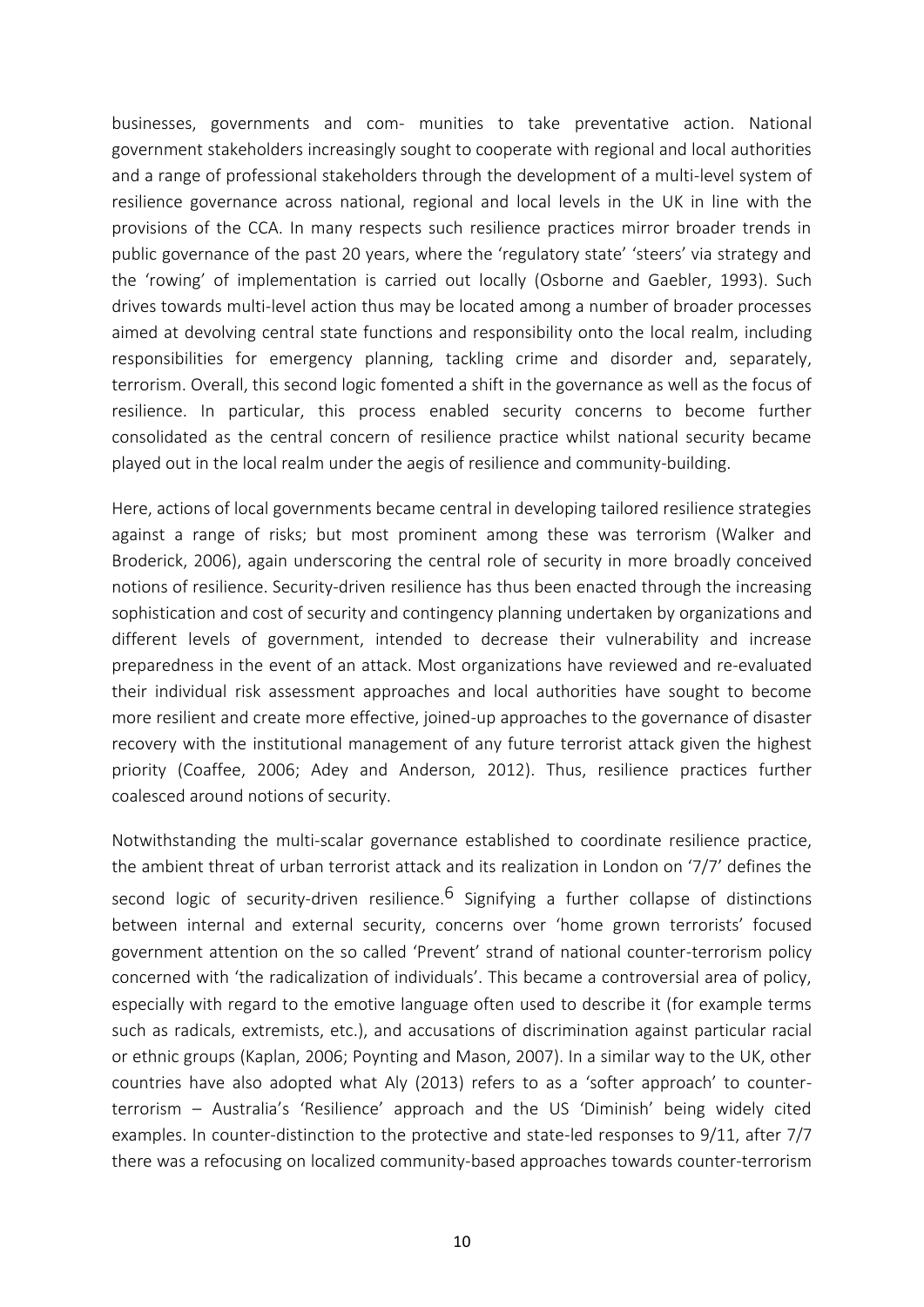in the UK with ... the government acknowledging the need to work in partnership with Muslim communities to prevent young people from being radicalised in the first place and to ensure that communities were resilient enough to respond to, and challenge, extremists from within. (Briggs, 2010: 971)

The co-option of community-level groups into the provision of security-driven resilience practices has been controversial, however, amid accusations that such attempts represented a Trojan Horse for coercive state control to become intensified in local contexts (Kundnani, 2009). In the wake of 7/7 the UK Government immediately set up the Preventing Extremism Together (PET) Taskforce in August 2005 to underpin this locally-focused effort and eventually this fed into enhanced funding with delivery being coordinated by local police forces and local government in conjunction with community organizations. Overall, Prevent – and the series of specific policies that flowed from it – was seen as a longer-term objective where the state and its agencies attempted to tackle the root causes of extremism in a preemptive, proactive and community-focused way.<sup>7</sup> In the UK, resilience discourses have become further implicated in combating violent extremism programmes via the language of individual resilience to radicalization (Home Office, 2011). In sum, as security has become the prominent feature of resilience practice, security assets are justified as providing resilience whilst discourses and resources of resilience are deployed to enhance security.

Mirroring the anticipatory turn in social control practices more broadly (Fussey, 2013), the prominence of this security-driven resilience logic has served to direct the use of specific surveillance and security practices towards pre-emptive and amelioratory ends. Here, for example, cam- era surveillance has been located within broader postmodern forms of penality based on the management and redistribution of risks (Norris and McCahill, 2006), rather than aspiring to modernist forms of re-normalizing or rehabilitating transgressors. In such circumstances, social control is no longer 'social'. At the same time, such practices have been accompanied by accelerated diversification in the governance of public surveillance (Fussey, 2008). Here, responsibility for providing surveillance strategies that meet local concerns, as well as protecting against state- focused transgressions such as terrorism, is devolved 'down' to lower levels of the state and non- state actors. However, the central state retains at the same time its 'trump card' status, potentially overriding local concerns, liberties and rights in areas it defines as the higher national interest. Such composite ensembles of security-driven resilience practice draw a range of competing frames and responsibilities together, generating tensions and collisions elucidated in the empirical case study below. In doing so, the delivery of security-driven resilience animates a particularly important two-part question, long established in critical security studies but only recently gaining prominence in counterpart critiques of resilience: 'what is being made resilience, and for whom?'.

#### *Security-driven resilience logic 3: Towards local and everyday practice*

Whereas the first two logics of security-driven resilience have been largely advanced by the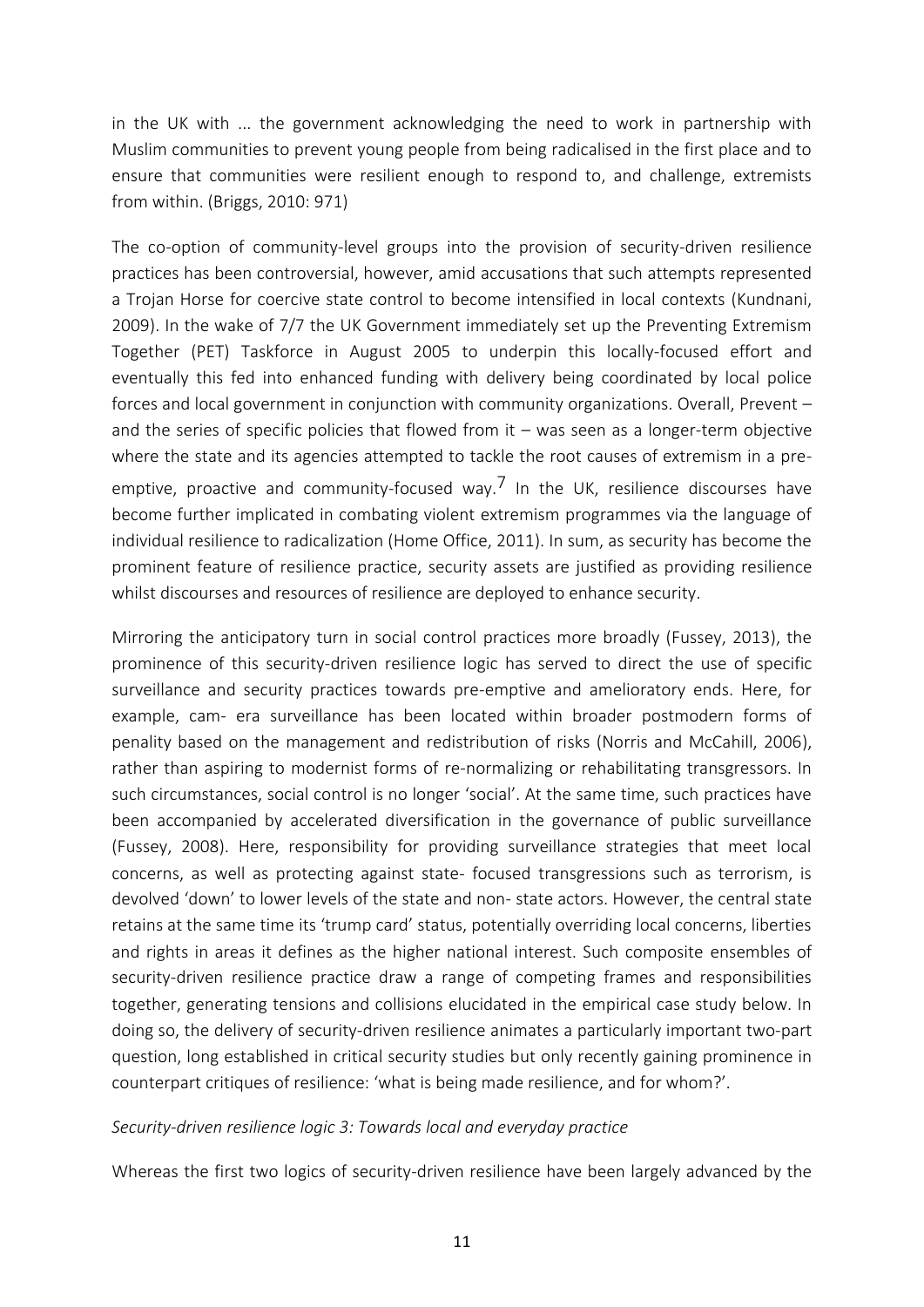state and prescribed through a range of resilience-related national strategies, over time a new logic began to emerge where there was a need for security to be balanced with other material and socio- economic considerations, and for increased responsibility to be devolved to a range of local scales and non-governmental stakeholders to achieve this end. Under this logic, businesses, governments and communities increasingly sought to anticipate shocks and, ultimately, to embed resilience in everyday activities and professional practice.

This third evolving logic of security-driven resilience also had a distinctive communitarian twist in contrast to the traditional 'command and control' approach of central government. Increasingly, however, the focus of resilience policy has been directed toward smaller spatial scales and everyday activities, which 'is premised on institutions and organisations *letting go*, [and] creating the necessary framework for action' (Edwards, 2009: 80, italics in original). Here, resilience is 'coming home' and practices become nested locally, providing a fit with wider UK Government ambitions to create a new, more community-driven social contract between citizens and the state. In the UK principles of resilience are now also critical with regard to the current drive towards enhanced localism (HM Government, 2010) – a policy dynamic that places emphasis on grass- roots activities and stresses the importance of anticipatory, holistic and comprehensive approaches to the changing nature of places. Thus, localized resilience approaches become realized not through state institutions, but upon localized networked responses, with governance dispersed more widely across key stakeholders and sectors. Enhanced citizen resilience is, however, still articulated through the lens of emergency planning, in the belief that greater resilience will be produced by 'communities and individuals harnessing local resources and expertise to help themselves in an emergency, in a way that complements the response of the emergency services' (Cabinet Office, 2011b: 4).

Similar to the preceding two logics, security-focused initiatives have been central to driving forward this logic of resilience. For example, in March 2010 the UK Government released a set of further guidance documents for built environment professionals concerned with enhancing built-in resilience in urban areas. These documents reinforced the message that the threat from terrorist attack was real and imminent, and that in line with the strategic framework – *Working Together to Protect Crowded Places* – a range of key partners including local government, the police, businesses and built environment professionals should work holistically to reduce the vulnerability of crowded places to terrorism (HM Government, 2010). This highlighted the emergence of a much more proactive, flexible, reflexive and integrated approach to resilience in urban areas. In other respects, a number of police counter-terrorism training schemes, and also public information campaigns, have placed considerable emphasis on encouraging diverse security professionals and the general public to take ownership of, and act upon, feelings of suspicion. Most visibly, untargeted highprofile publicity campaigns such as the Metropolitan Police's 'If you suspect it, report it' and Transport for London's 'It's all up to us' and 'If anything suspicious catches your eye' campaigns. More targeted and formalized measures include government-funded training of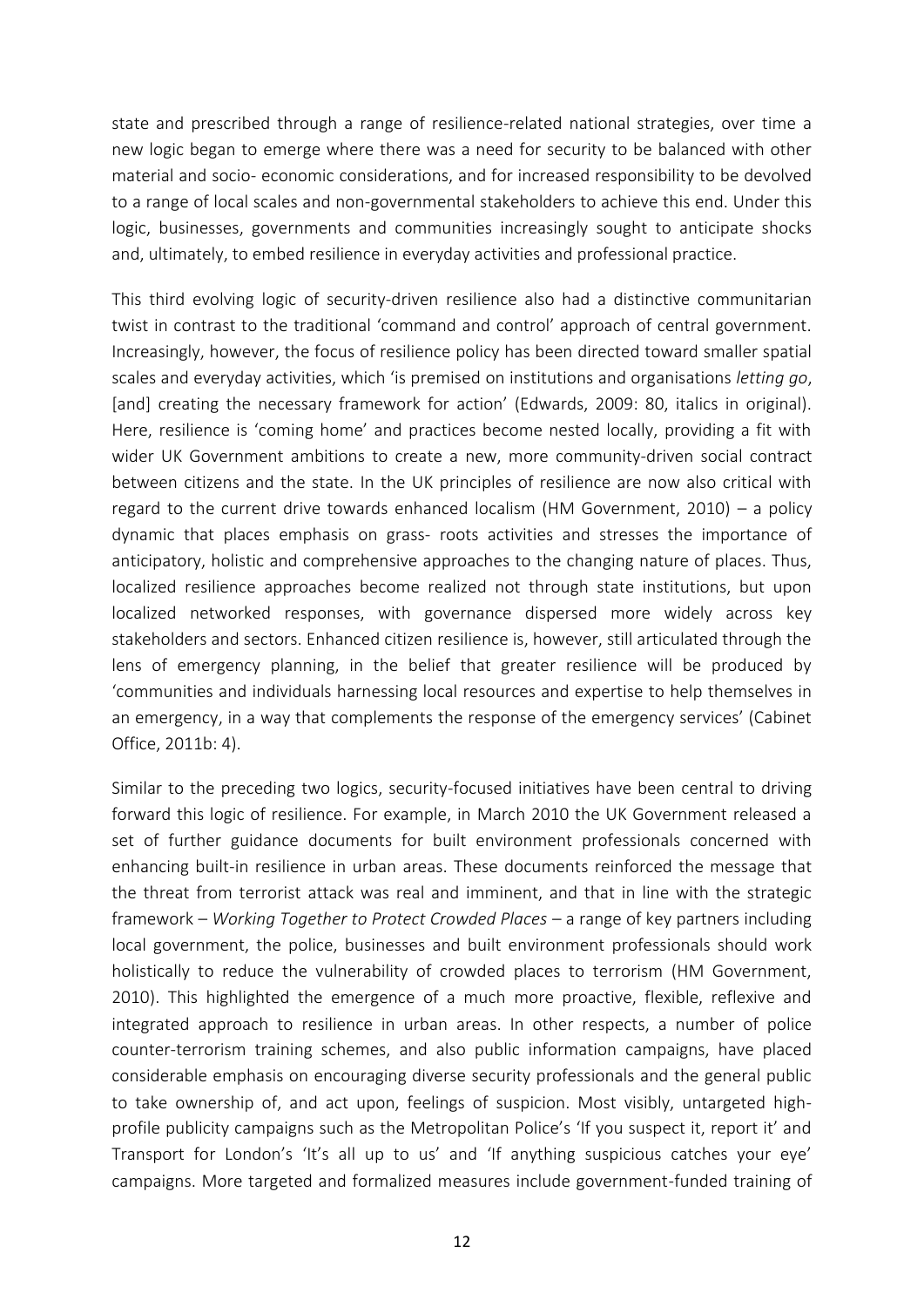security professionals and other public-facing staff working in crowded places (such as shopping malls, stadia and hospitality) in a range of security aspects, including identifying and managing suspicious behaviour and materials (see Malcolm, 2013). As the discussion below illustrates, such processes agitate tensions within the politics of scale as a range of non-state stakeholders and individuals have been increasingly drawn into the delivery of security policy through a process of 'responsibilization' (Garland, 1996). Thus the governance of resilience, and particularly the interactions between citizen and state progressively place the onus for preventing and preparing for disruptive challenge onto institutions, professions, communities and individuals, rather than the state, the traditional provider of citizens' security needs (Coaffee et al., 2008). Propelled by the processes and practices generated by these three dimensions of the securitization of resilience, a far more pervasive and widespread responsibilization of citizens may be highlighted than was previously acknowledged in much security research (see, for example, Dean, 1999).

In sum, as resilience discourse and practice has proliferated over the past decade, the emergence of three distinct resilience logics can be identified. Within each is a clear gravitation towards the priorities of security and counter-terrorism, which, in turn, draw security infrastructures, organizations and practices into the delivery of resilience. With regard to the specific focus of this article, one such form of security practice, technological surveillance, is prominent within all three logics by way of its deployment to intensify the robustness of systems and infrastructure against shocks, as a tool of anticipatory control, and through its deployment across diverse localized settings. Adding further complexity to the interrelationships between security and resilience is the way security practices have become cloaked in the softer and more palatable language of resilience, thus enabling their noncoercive applications to be foregrounded. With regard to technological surveillance, for example, as the UK government CCTV strategy states, cameras must be 'fit for several purposes' (Home Office, 2007: 13) and are implicated in a range of non-coercive roles such as encouraging the use of public spaces, building a sense of safety, coordinating emergency services in an incident, and maintaining transport infrastructure flows.

## Project Champion: Security-driven resilience in practice

As highlighted above, as the state's approach to security-driven resilience has evolved, so different logics have emerged which shape how resilience is put into practice across varied spatial scales. In part the ambiguity surrounding the rhetorics of security-driven resilience has proved problematic. As many have highlighted (Brand and Jax, 2007; Coaffee, 2006; Walker and Cooper, 2011) resilience is a dynamic term simultaneously applied at different scales and with different meanings. The scalar practices of resilience are thus complicated and fluid and it is therefore not surprising that as it has grown in scope and usage 'resilience' has necessarily harboured internal tensions and contradictions, as it shifted from a narrative of national protection to one of localized prevention and self-organizing responses. For example, for state actors, resilience is predominantly conceived as protection from terrorism,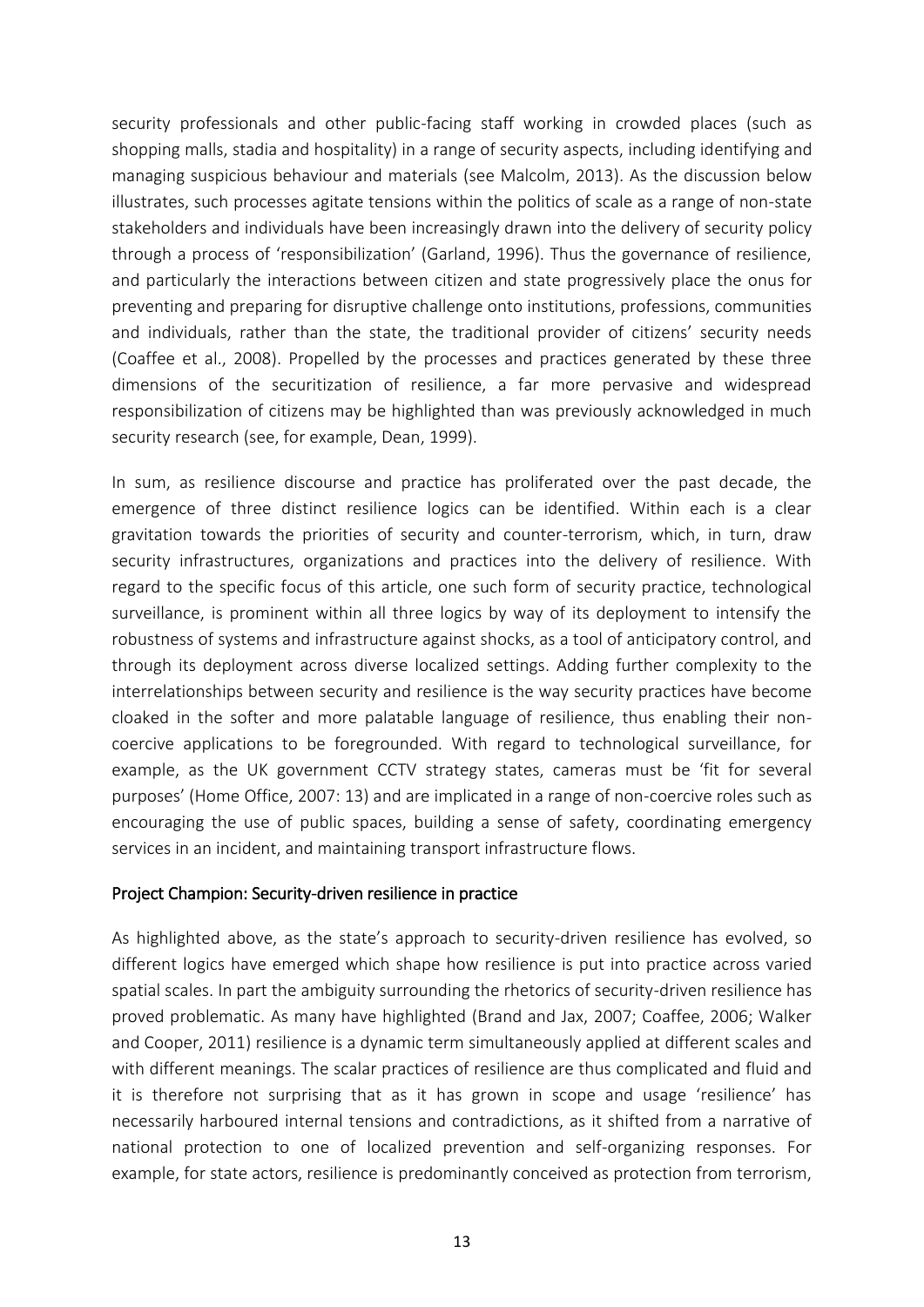while for the community it involves grass-roots activism and collective efficacy against threats (including the state's desire to monitor them). As these diverse approaches and understandings of resilience become operationalized, their discordances become visible. It is these internal tensions that we will unpack through the following case study from Birmingham, UK.

In June 2010 the media reported on a security project to install 290 surveillance cameras in Birmingham. Given the normalization of surveillance practices within the UK, at first glance many aspects of this initiative were not particularly novel. What was exceptional about the adoption of such practices in this instance, however, was the scale, technological sophistication and location of the operation. Of the high-specification surveillance cameras in 'Project Champion', 150 came equipped with Automated Number Plate Recognition (ANPR) capability, developed from former military technology that could automatically monitor all vehicles entering and exiting the areas; whilst a further 72 covert cameras were camouflaged within street signs, furniture and other features of the urban landscape. Most controversially, the cameras encircled two predominantly Muslim neighbourhoods of the city, thus articulating elements of the first security-driven logic of resilience outlined above: the use of borders, perimeters and architectures of surveillance. Here, however – with encirclement achieved through technological rather than physical perimeters, and the replacement of defended and valuable intramural spaces with those of containment and crude categorical suspicion – a number of variations on the theme can be observed. The subsequent media storm and local community outcry served to exemplify the tension existing in various security-driven logics of resilience with regard to core ideas of protection, prevention, anticipation and localism. In addition, the impact and fallout from Project Champion illustrates the convergence of the three logics of security-driven resilience and how their simultaneous pursuit generates inevitable conflicts and collisions, with one particular fault line converging on the divisive nature of the scheme and attempts by the local state to engage the community in security and crime reduction initiatives. The rise and fall of the project also served to illuminate tensions associated with security-driven resilience; civil liberties and the limits of public acceptability; the material visibility of security infrastructure; the modulation of different scales of resilience and how a range of different actors become involved in resilience governance; and, the labelling of 'dangerous' (and disadvantaged) populations through anticipatory means.

This section draws on empirical research conducted with security and policing professionals since 2009. Sustained relationships with key gatekeepers enabled access to a number of formerly closed research environments including counter-terrorism training schemes, briefings, practitioner conferences and community engagement programmes. Documents were both provided by Birmingham City Council and sourced from police and local authority reviews of the scheme. Funding plans were obtained using Freedom of Information requests. Interviews were conducted with representatives from central government and a range of policing agencies. These included participants from the West Midlands Police Authority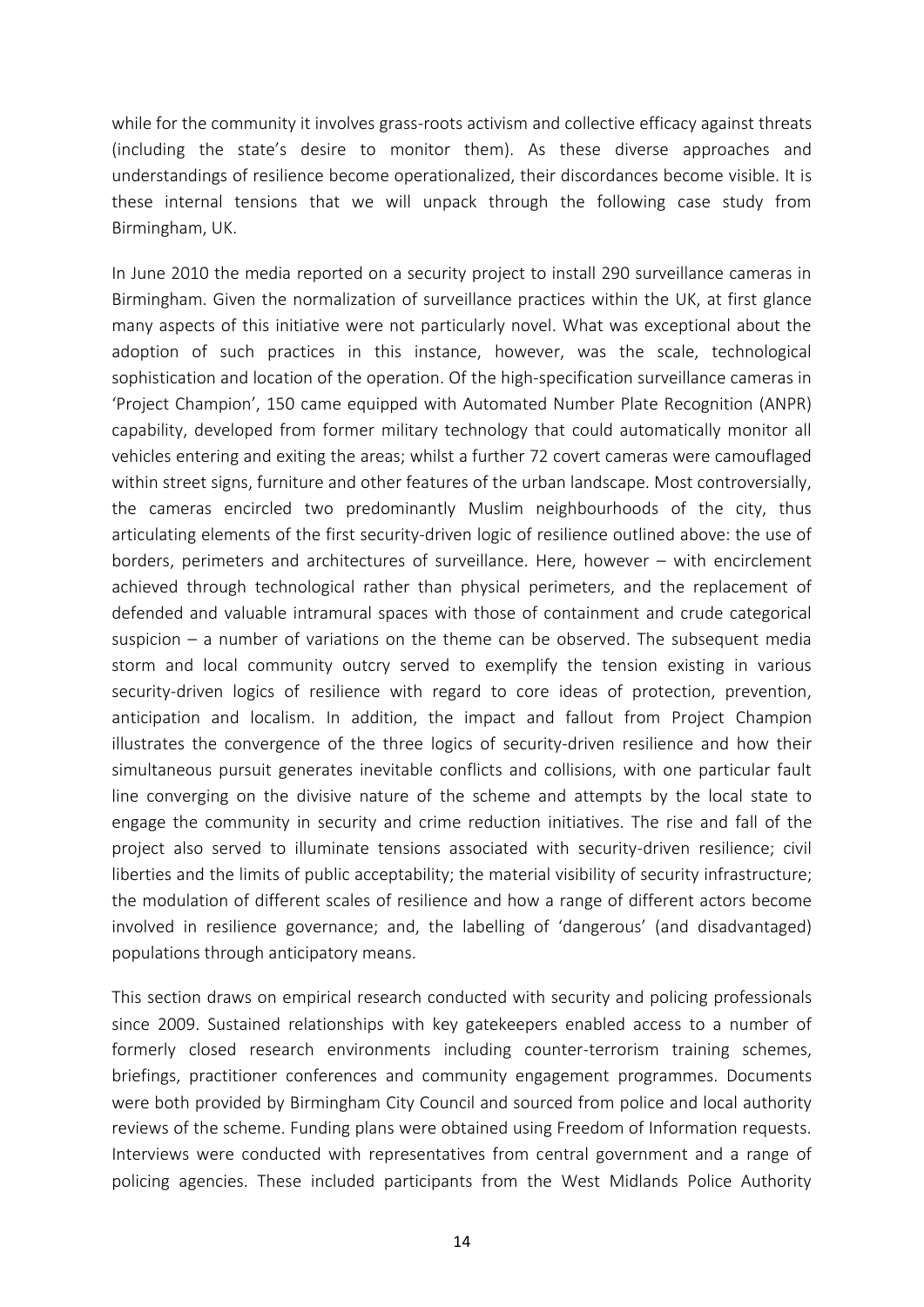(WMPA), the regional policing body that drove the implementation of the scheme; the Safer Birmingham Partnership (SBP), the local municipal organization responsible for community safety in the area; local CCTV managers; and the National Police Improvement Agency (then responsible for developing and delivering the national CCTV Strategy for England and Wales (Home Office, 2007)).

In the UK, counter-terrorism operations have largely concentrated on a small number of high- density urban areas. As a corollary, entire security architectures became installed in highly specified areas, the focus spilling over from intended subjects and resting categorically on associates, networks and geographies. Geographical suspicion was a key driver for the inception and intended installation of Project Champion. The scheme was originally conceived after the (narrowly) failed London nightclub and Glasgow airport bombings of 2007, with the siting of cameras determined by the location of several prior high profile terrorist plots originating from specific parts of Birmingham (verbal interview with police officer with responsibilities for CT in the region, unpublished). These included the first attempted UK-based al Qaeda plot (during 2000), the arrest of a suspected Taliban 'commander' and, perhaps most famously, 'Operation Gamble', a plot to kidnap and dismember Muslim soldiers serving in the British Army, resulting in five convictions and leading law enforcement professionals to apply ecological perceptions of dangerousness to specific parts of the city (verbal interview with police officer with responsibilities for CT in the region, unpublished). These perceptions converged on Sparkbrook and Washwood Heath, two residential areas with high Muslim populations and home to 11 people convicted for terrorist-related activity between 2007 and 2011. These became the neighbourhoods encircled by the 290 Project Champion cameras.

Sparkbrook and Washwood heath are inner-city neighbourhoods with similar population sizes of just over 30,000 people each. Other shared characteristics include high levels of ethnic diversity, and of unemployment and other socio-economic disadvantage. For example, no more than 10.4% of the population of either Sparkbrook or Washwood Heath are classed as white British, in contrast to the significantly higher levels in England (79.8%) and Birmingham (52.1%) (Birmingham City Council, 2011; Office of National Statistics, 2011). Moreover, both neighbourhoods have large concentrations of 'suspect populations' subjected to other forms of law enforcement attention (Kundnani, 2009). Forty-two per cent of Sparkbrook's population identifies itself as Asian/Asian British Pakistani, with 10% self-identifying as 'Arab', with significant numbers of Somalis also residing there (Office of National Statistics, 2011). Washwood Heath's population has a higher Asian/Asian British Pakistani population (57%) with significant numbers (5%) of residents identifying themselves as Bangladeshi and Kashmiri (as distinct from either Indian or Pakistani) (Office of National Statistics, 2011). Also notable are the high levels of socio-economic disadvantage, with more than 40% of households having no adults in employment in each area (Office of National Statistics, 2011). Beyond describing the demographic com- position of each area, such statistics have important consequences for the way official agencies seek to engage with residents, how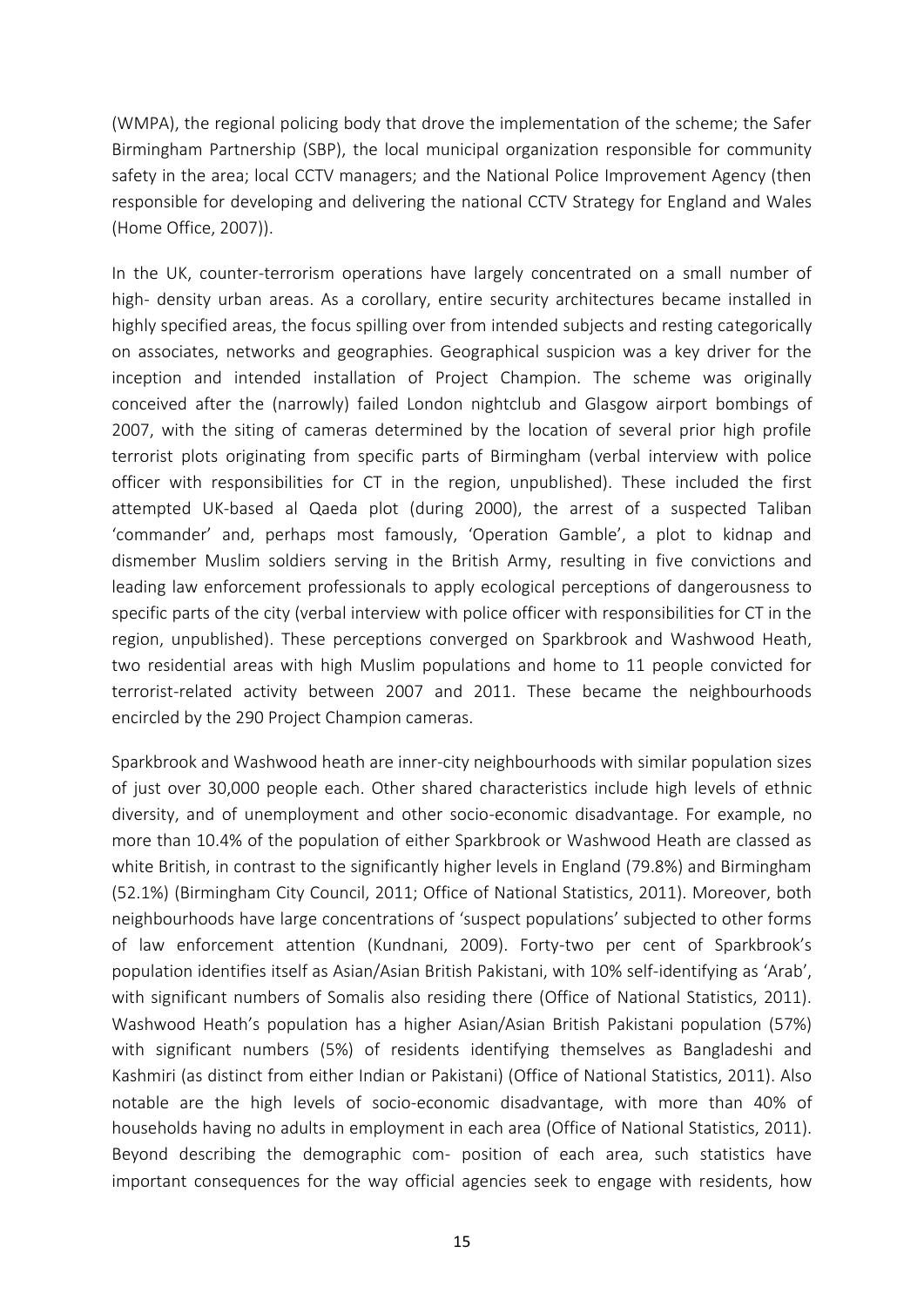variants of security-driven resilience are applied, and how they are received, responded to and resisted by communities.

In particular, such groups harbour classic characteristics of what UK local authorities have (potentially perniciously) called 'hard-to-reach groups'. Amongst others, these two neighbourhoods, also provided the sites for a range of investments targeted at regeneration and 'community- building', including the engagement of residents in expressing and setting priorities for crime reduction (interview with local authority communities manager, 2010), activities analogous with the development of 'community resilience' outlined above. Thus, in this setting the third logic of security-driven resilience engages the same communities that are targeted by the first.

In March 2008 WMP received £3 million funding to deploy over 200 cameras, many of which were ANPR enabled (ACPO [TAM], 2007). Birmingham City Council also agreed to invest £500,000 to assist WMP with running the scheme (Isakjee and Allen, 2013: 7). Such a 'ring of steel' vehicle monitoring approach is by no means unique to the UK, having been used in the financial zones of the City of London since the early 1990s (Coaffee, 2003), but the importation of such strategies into a residential area and the enactment of categorical suspicion on such as scale was novel.

From its inception, Project Champion was intended to institute both obtrusive and unobtrusive monitoring regimes in which 'suspicious' subjects were tracked and monitored 'from a distance', ensuring the safety of police officers and allowing recordings to take place unhindered (Fussey, 2013). Such ambitions to 'police from afar' contrast with the public participatory and community engagement remits of Birmingham's municipal crime reduction body (the SBP, also responsible for managing the city's surveillance cameras on a day-to-day basis), and thus illustrate tensions between different agencies, using the same technologies but with different aims and protocols and thus occupying different positions in the governance of social control. In doing so, it reveals inherent antagonisms between the different logics of security-driven resilience as they are applied in practice. Here, particular tensions exist between the first and the third logics whereby national security agendas become nested within, and abrade with, local community safety concerns and practices.

Related to this, Project Champion also revealed fundamental questions regarding visibility and transparency in processes of security-driven resilience. We need here to gain a greater appreciation of the impact of both visible and invisible security measures: how such apparatuses 'transmit' symbolic messages, as well as the variety of ways in which security might be 'received' by its subjects. As Andersen and Möller (2013: 203) emphasize, this knowledge 'facilitates understanding of the extent to which current societies are penetrated by the ideas and practices of security and surveillance, and furthers investigation of the discursive structures that enable such penetration'. The Project Champion scheme, both materially and in terms of transparent governance, highlights the opacity of many security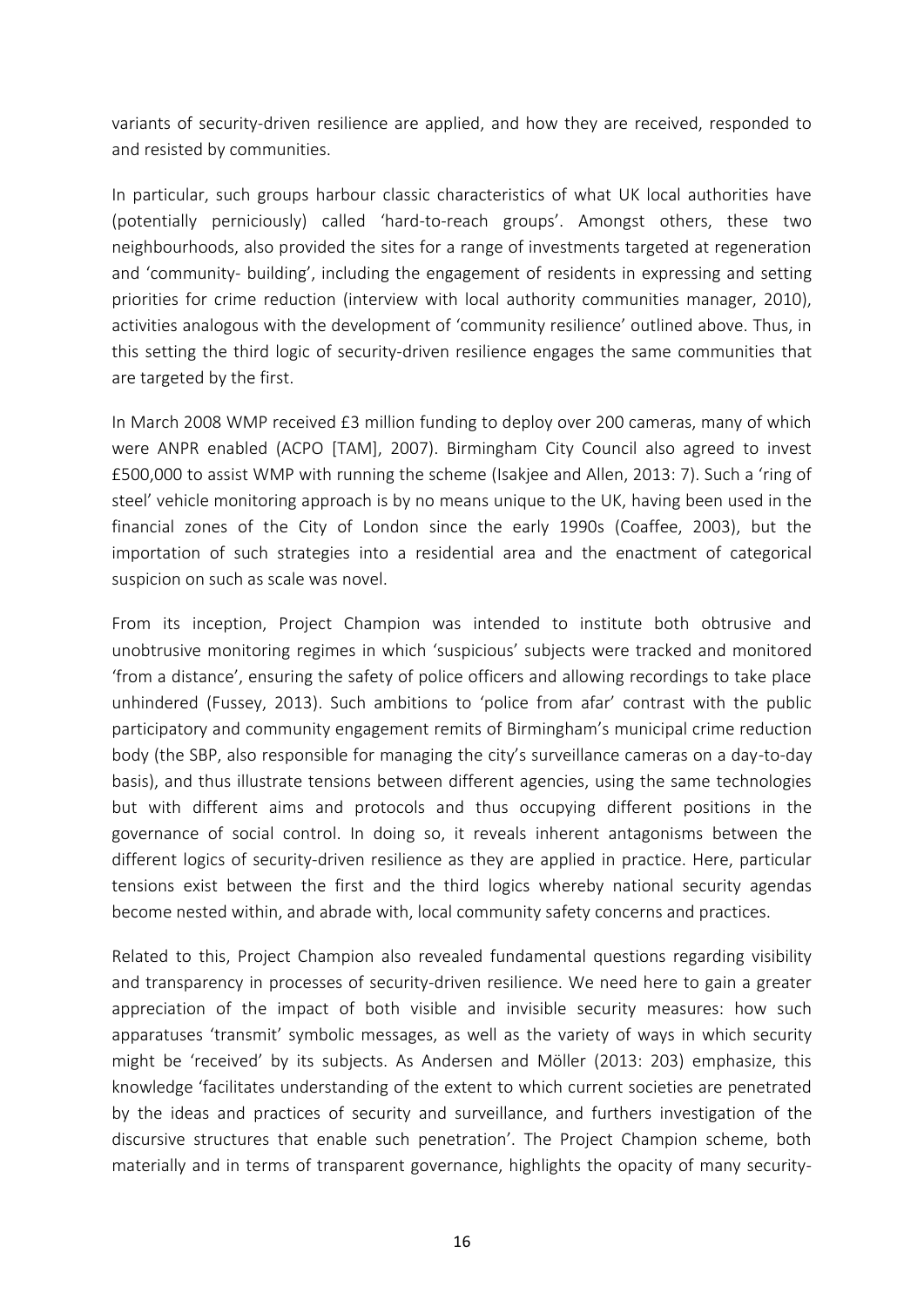driven resilience initiatives. The active concealment of hi-tech cameras, although never activated, symbolically (at least in the eyes of local communities) represented an attempt to introduce espionage-style techniques into the neighbourhood. A key issue here is that whilst the placement and function of overt security measures can be actively contested, those that are more unobtrusive tend to be implemented without reproach. Thus, while 'invisible' security may be beneficial from a security and surveillance perspective it also brings a range of challenges regarding who makes decisions and how decision makers and processes are monitored. In other words, as Coaffee et al. (2009: 506) noted, 'invisible forms of security may risk becoming an uncontested element of political and public policy'. Moreover, as shown in Project Champion, the concealment of the purpose of security-driven resilience can have major implications for trust between citizens and police at a time when community resilience is expanding in scope and importance within national security policy with these two groups mutually reliant on each other for the delivery of security and resilience.

From the perspective of Birmingham City Council, Project Champion later became viewed negatively as it emerged that counter-terrorism concerns were 'hitch-hiking' on the community safety agenda in order to seek justification and legitimation for more controversial proposals. For example, it was reported that the SBP, asserted that, at the first meeting between the police and the SBP/local authority, the police never advised that the scheme was a counter-terrorism operation (Birmingham City Council, 2010: 28). Members of the WMPA present at the same meeting claimed the opposite: that there had been 'no confusion that the principle and exclusive objectives of the Project were driven by the counter-terrorism risk' (Birmingham City Council, 2010). There is evidence to suggest that the police certainly made judicious use of the 'crime' issue, as part of a broader 'drip feed' of information from the police to the local authority (senior SBP member, unpublished interview October, 2010) and thus viewed their relationship with SBP in instrumental terms. Several other factors support this version of events, highlighting how WMPA effectively rationalized Project Champion post hoc as a solution to high crime areas as a more expedient, politically acceptable and legitimate guise to introduce a more controversial strategy (Thames Valley Police, 2010: 16) rather than the inherently negative and politically unacceptable labelling of geographical areas as 'hotbeds' of radicalization. Critical tensions thus emerge between the first and second logics of security-driven resilience. Central and local state responses clash through this instrumental use of local state community safety architectures which were used to deploy highly focused coercive counter-terrorism initiatives, ultimately undermining the legitimacy of the former (see Birmingham City Council, 2010).

Thus the population of particular territories, with a diversity of actors and coalitions and with different logics of security-driven resilience, does not necessarily translate into a coherent approach on the ground given the very different uses made of high-tech surveillance for anticrime and counter-terrorism purposes. In this sense, heterogeneous elements remain diverse and diverse logics abrade even when drawn into tentative coalition.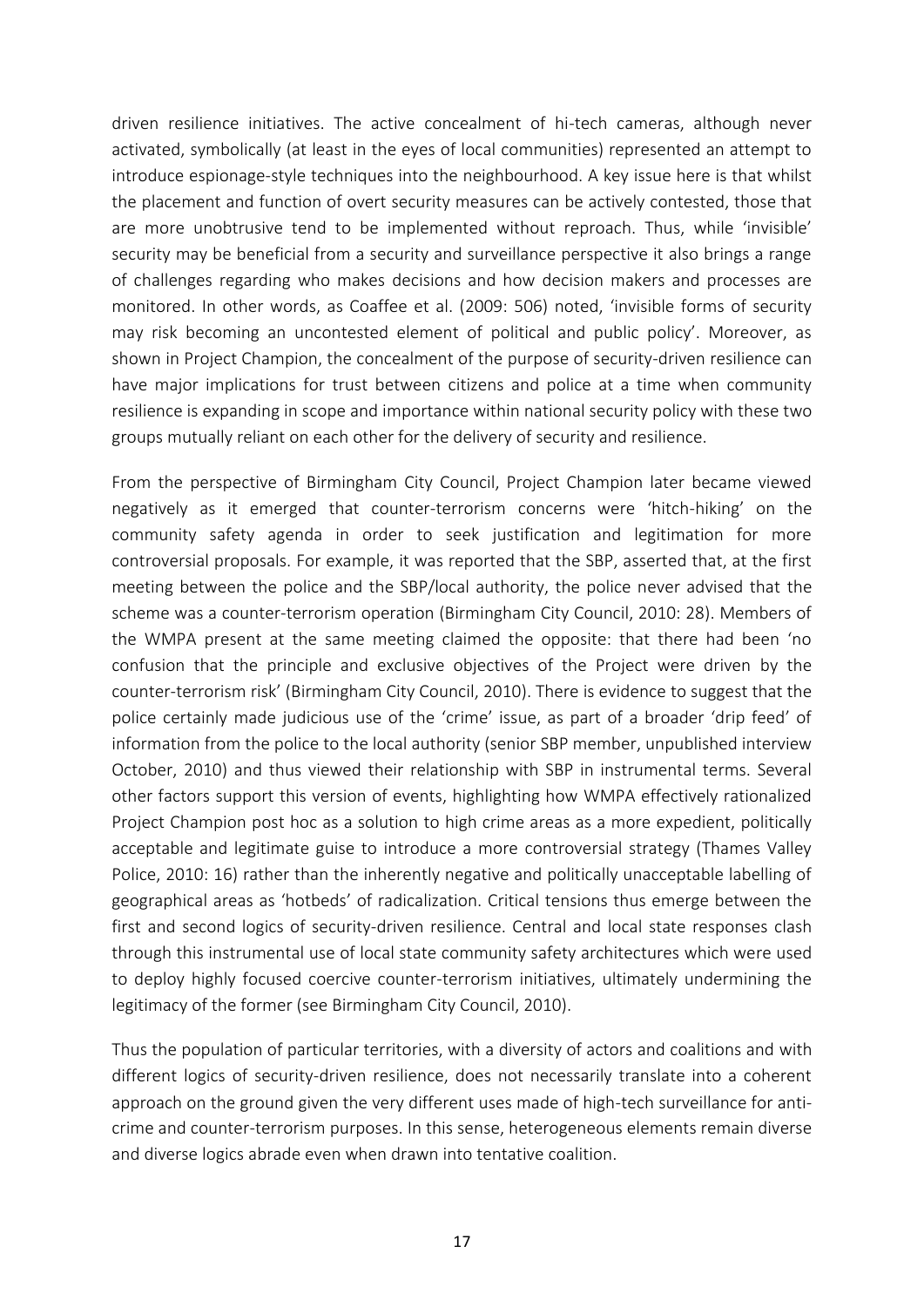Project Champion was also detached from other community-focused policing and local authority approaches to security-driven resilience being undertaken in the area. In particular, WMP had established a dedicated department within its Counter Terrorism Unit (CTU) to focus on developing successful partnerships with a range of local civil society organizations and institutions in order to drive forward the Prevent agenda. For example, dedicated 'Security and Partnerships Officers' were working across key neighbourhoods – in schools, mosques, community centres, and sports clubs – to encourage community-wide action to defeat violent extremism. However, this has proved to be a problematic relationship to maintain, with a subsequent Institute of Race Relations report (Kundnani, 2009) noting that a parliamentary committee meeting (House of Commons, 2010) regarded the 'embedding' of counter-terrorism police in local services as a major cause for concern for Muslim communities.

The events relating to this initial phase of Project Champion highlight a series of fissures amongst the approaches used in the delivery of a nationally important but locally focused security- driven resilience initiative, placing community approaches at odds with protective logics of security in a way that effectively stigmatized the area (Isakjee and Allen, 2013). Eventually this led, in response to a media outcry which, in the words of Beck (1995: 100), 'sounded the social alarm', to significant resistance to the scheme from local residents amidst complaints that the intentions and sheer scale of the surveillance deployment had been masked. However, despite media representations pitching a Manichean conflict between those applying and those subjected to Project Champion's cameras, initial resistance to the scheme emerged from those less directly targeted by their gaze.<sup>8</sup>

Initial protests began in the more affluent neighbouring district of Moseley, where residents queried the installation of camera stanchions in their streets, feeling it diminished the aesthetic appeal of the area. Despite their status as public backers and legitimators of the scheme, representatives of the municipal Safer Birmingham Partnership attending a meeting of these residents had no knowledge of the location or extent to which counter-terrorism police had introduced the scheme (Safer Birmingham Partnership representative, interviewed March 2011, unpublished). In addition to being criticized by the public for the scheme, and excluded by the police from any prospect of using the promised integrated system for municipal ends, the origins of this disquiet signify a further difficulty. Here, it was affluent suburban social movements that managed to mobilize their grievances. Moreover, in addition to highlighting fractures between the local and central state, such events illustrate the limited extent of engagement with local communities under the third logic of securitydriven resilience.

Local communities were outraged when Project Champion became public knowledge and, through community leaders, organized a series of public meeting to protest about the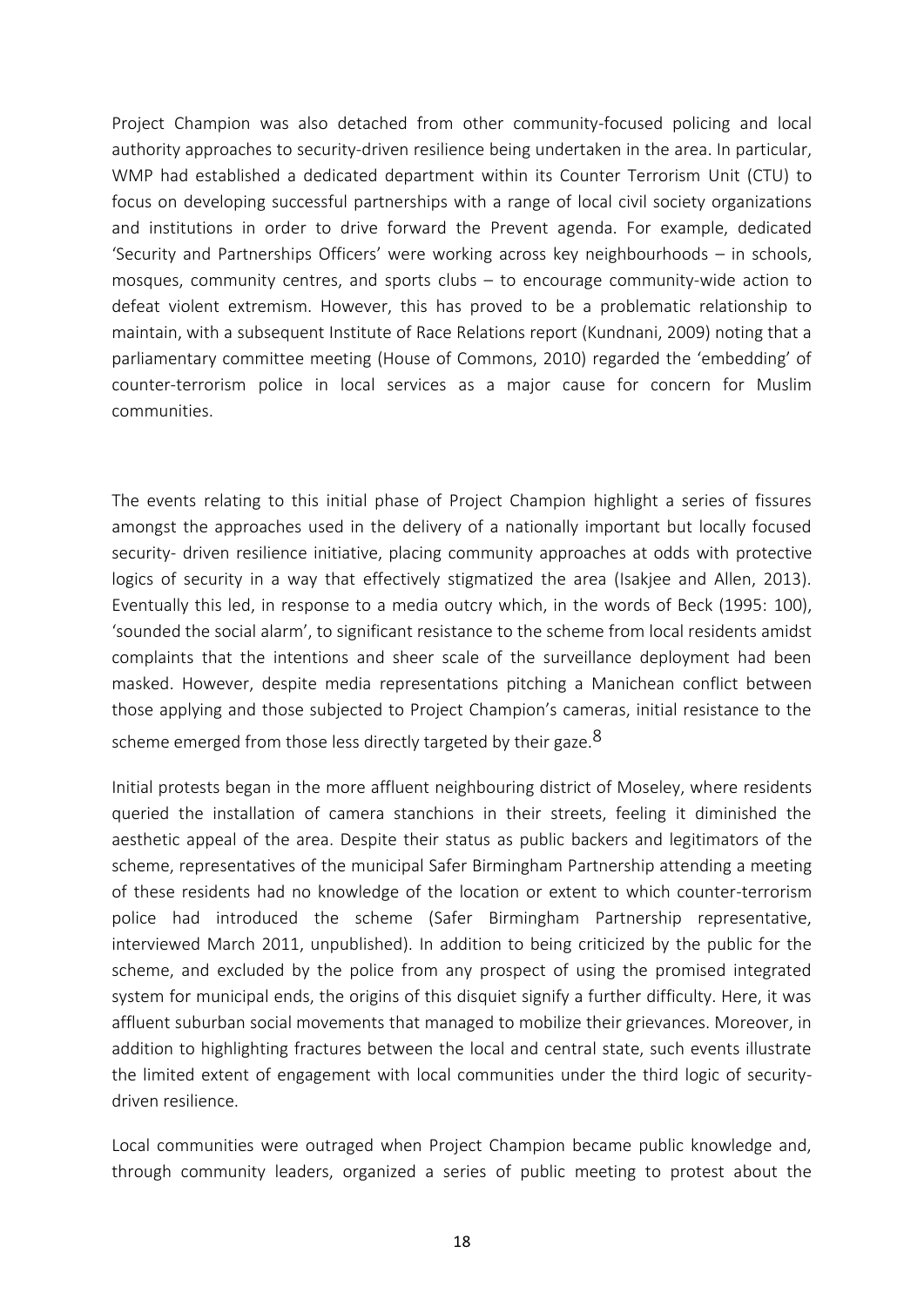initiative as well as to seek clarity as to where the covert cameras were actually sited. With the backdrop of large public meetings, tensions escalated and by June 2010 news of Project Champion reached the national media. As one local protestor noted:

Now the truth is out, there's a lot of anger. Certain communities have been ring-fenced and saturated with cameras, making it impossible for you to get in or out without being tracked. What's happening here is the government is spying on its citizens covertly in some cases, without their knowledge or consent, and it's a gross invasion of privacy and civil liberties. (BBC, 2010a)

Surveillance had thus become a visible symbol of a pernicious expression of security-driven resilience. A formal public consultation was forced, which led to 'hoods' being placed over the visible ANPR cameras in July 2010 pending 'further consultation', although, as the BBC (2010b) noted at the time, the cameras were not being disabled and the hidden cameras were, in theory, still useable.

The subsequent independent investigation and report by Thames Valley Police was highly critical of both the Project Champion scheme and WMP which, it claimed, had done irreparable harm to community–police relations. In the wake of this report the camera network was dismantled in mid-2011, during which time the police stated that the cameras had never actually been activated. Birmingham City Council also carried out its own review into the handling of Project Champion and concluded that the cameras should be removed. The legacy of the local Project Champion scheme was, however, destined to have national importance, with the hardware that was installed being redeployed in London and other areas of the UK in the policing of the 2012 Olympic and Paralympic Games (BBC, 2011). Fiftythree of the cameras were eventually sold to other forces (for £1 each) to help with the wider Olympic security operations (*Birmingham Mail*, 2012). With the Games hosted in an urban area accommodating Western Europe's most populous Muslim com- munities, former objections to the cameras were seemingly swept aside in face of the ephemeral and exceptional security demands of these major international sporting events (Fussey et al., 2011). Another postscript to the Project Champion story reveals further the longevity of conflict and tensions accompanying the scheme. In the wake of convictions of a number of Sparkbrook residents for a failed suicide bomb plot in early 2013 which, if successful, would have killed more people than the 7/7 attacks in London, local parliamentarian Khalid Mahmood argued that the relaunch of Project Champion 'could ensure the safety and security for people in Birmingham and the whole UK ... [the cameras] would have been a huge asset and it has been lost. I now want to see a replacement' (*Birmingham Mail*, 2013). Thus, once competing narratives and logics of security-driven resilience are brought together they may be outlasted by the conflict they generate.

### Conclusions: Resilience and tensions of devolved state security logics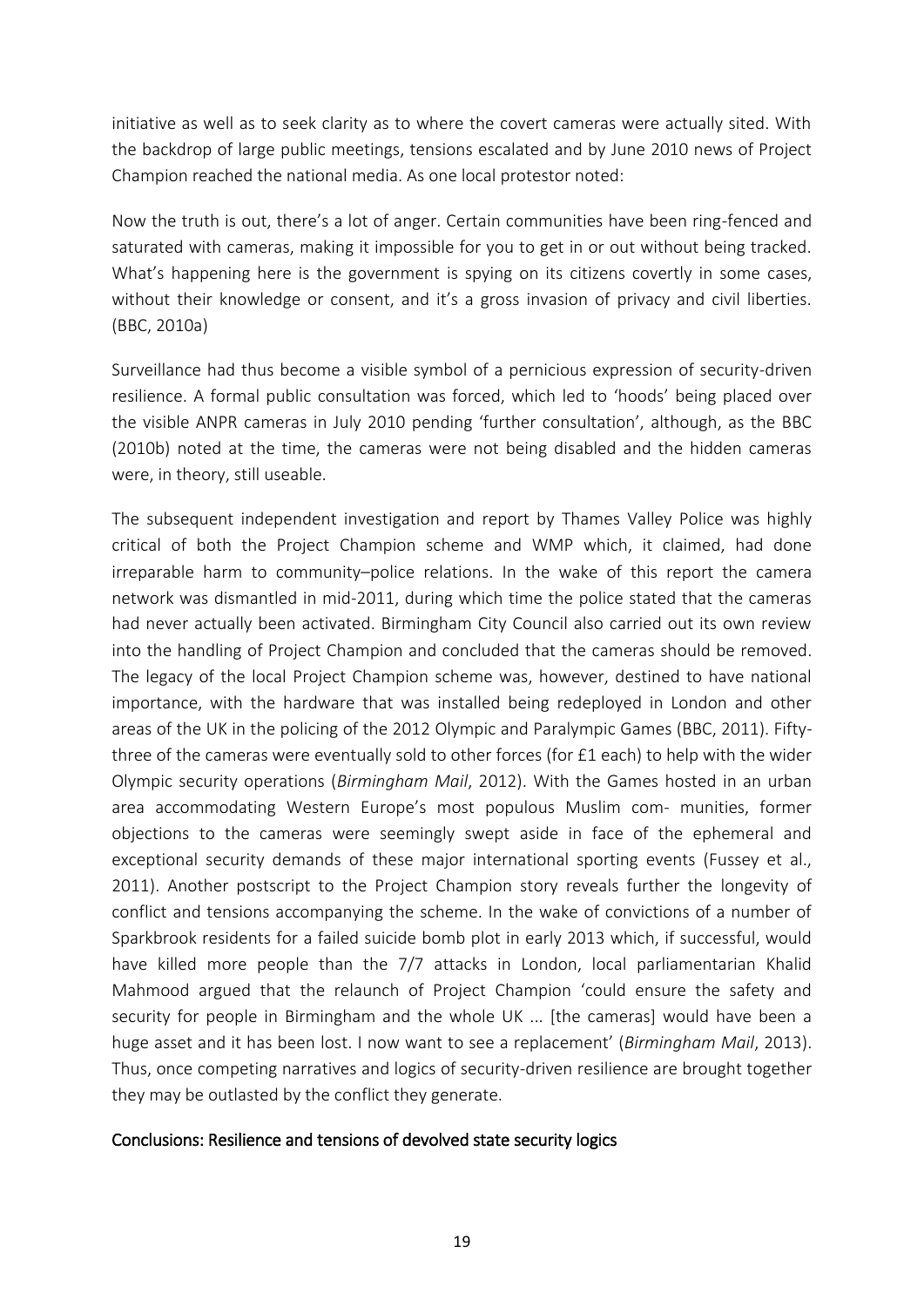This article has traced the relationship between security and resilience policy, and practice in its development has led to the dominance of security concerns and the emergence of three distinct security-driven logics of resilience. The prominence of anticipatory and preventative approaches within these logics has served to draw security architectures – particularly those emphasizing modes of surveillance, observation and knowledge-gathering – into the practice of resilience. At the same time, the co-purposing of surveillance and other social control strategies towards both security and broader, more seemingly benign resilience practices enables their deployment under more palatable auspices. Through an analysis of the operationalization of these security-driven resilience logics with regard to one specific security scheme, Project Champion in Birmingham, the article has revealed a number of tensions within and between these logics that become animated as these practices become implemented. These include the remapping of scale on security; the shift in focus from protection towards local self-organization; the anticipatory turn in both crime control and national security; and the increasing array of security 'actors' who now have a responsibility for national security and counter-terrorism operations.

Illuminated through the empirical study of Project Champion, the principal argument is that the modulations between different logics and scales of security-driven resilience exist in perpetual tension and thus do not necessarily translate into any coherent form of social control on the ground. Ultimately, such discordances reveal inherent antagonisms within resilience strategies that are reliant on coproduction and codelivery between the controller and those controlled. However, the importance of these frictions goes beyond incoherencies and tensions within broader assemblages of action, to reveal a range of processes concerning the governance and scaling of security-driven resilience practice. These are discussed in turn, as follows.

Underpinned by the rise of resilience as the discourse of choice for new national security imperatives, this article has highlighted multiple and heterogeneous processes that lie behind policy rhetoric and which become spatially imprinted in local areas. The broader mainstreaming drivers of security-driven resilience practice and logic further agitate such tensions and frictions. As this article has argued, such drivers include the shifting governance of resilience practice and the de- institutionalizing of security.

Separately, analysis of Project Champion also reveals a number of insights concerning the 'responsibilizing' (Garland, 1996) of ever-increasing numbers of local, public-facing individuals and agencies into (security-driven) resilience roles. As Chandler (2012: 216) noted, the discourse of resilience has facilitated 'a shift' in dominant security discourse in terms of scale of intervention. Its policies encourage the development of community or institutional resilience and of the 'responsible citizen' in accordance with new techniques of governmentality: the replacement of state-centric 'protective' security approaches with those emphasizing 'self-organizing' human security. As recent work on resilient subjectivity in late modernity has also argued, resilience pol- icy appears to be part of 'a complex of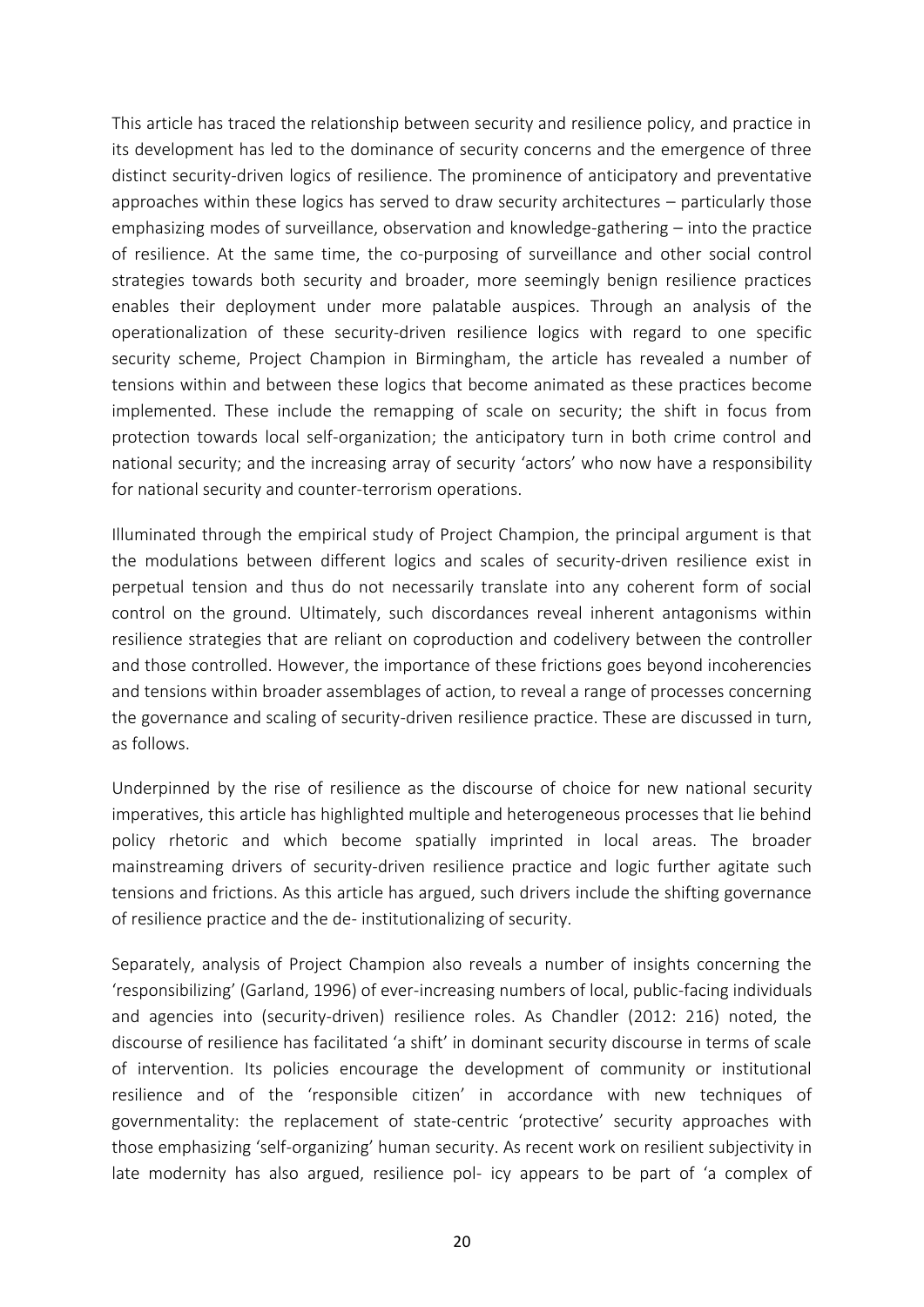scientifically grounded techniques of the self, necessary to optimize autonomous subject in an age of high uncertainty' (O'Malley, 2010: 488). Such 'optimization' projects targeted at socalled 'neurotic citizens' (Isin, 2004) are now widespread and seek to shift responsibility to general local level governing practices and non-government subjects.

However, for all the focus on local and subjective individual performance of resilience functions (and their absorption of resilience failures), the persistence of state governance from a distance (Fussey, 2004; Joseph, 2013) enables multiple extant hierarchies and separations of tasks to remain and exert themselves. At the same time, the proliferation of resilience discourse has led to increasingly broad coalitions of practice and a cluttered organizational landscape. Moreover, new networks of practice have long been understood to generate new hierarchical arrangements (see, for example, Latour, 1988), a process also evident in this analysis of assembled coalitions of security-driven resilience and the primacy afforded to specific readings of security within these arrangements.

In one sense it is worth recognizing not only the existence and inevitability of such scalings, but also their material and political consequences. Adey and Anderson (2011), for example, recognize how within emergency response activities such scaling may enable efficiency and accountability. However, the opacity of many security-driven resilience initiatives, the politicized nature of hierarchical relationships within resilience practice, and the specific politics that such arrangements produce mean such aspirations are not always easy to realize.

In many ways, security-driven resilience, and its execution through surveillance practices, is increasingly normalized within modern society and has become a key mode of organizing contemporary neoliberal society. Logics of protection, reassurance, adaptation, preparedness and prevention can be identified; pre-managed risk, control and security, increasingly feeding into an ever-increasing range of national and local policy and practice. Resilience, emerging predominantly as a security-focused policy connected to countering the threat of international terrorism, is now fully embedded as a policy metaphor for envisioning future local place-making and community building activities alongside broader scale national security concerns.

As we have highlighted, domestic security environments – generated and sustained though the lens of resilience – are heavily mediated by complex and often contradictory practices. In Birmingham, the resilience logics of territorial enclosure, where high-risk sites are fortified against exogenous threats, underwent a transposition towards the enclosure of endogenous 'risks' within technological perimeters. These divisions are abundant and serve to underline the fragmented nature of security-driven resilience. As these develop, these contested outcomes, together with the security-focused practices that stimulate them, increasingly resemble the antithesis of long-understood principles and conditions of what makes something resilient. These include the accent on themes such as connectivity, coherency,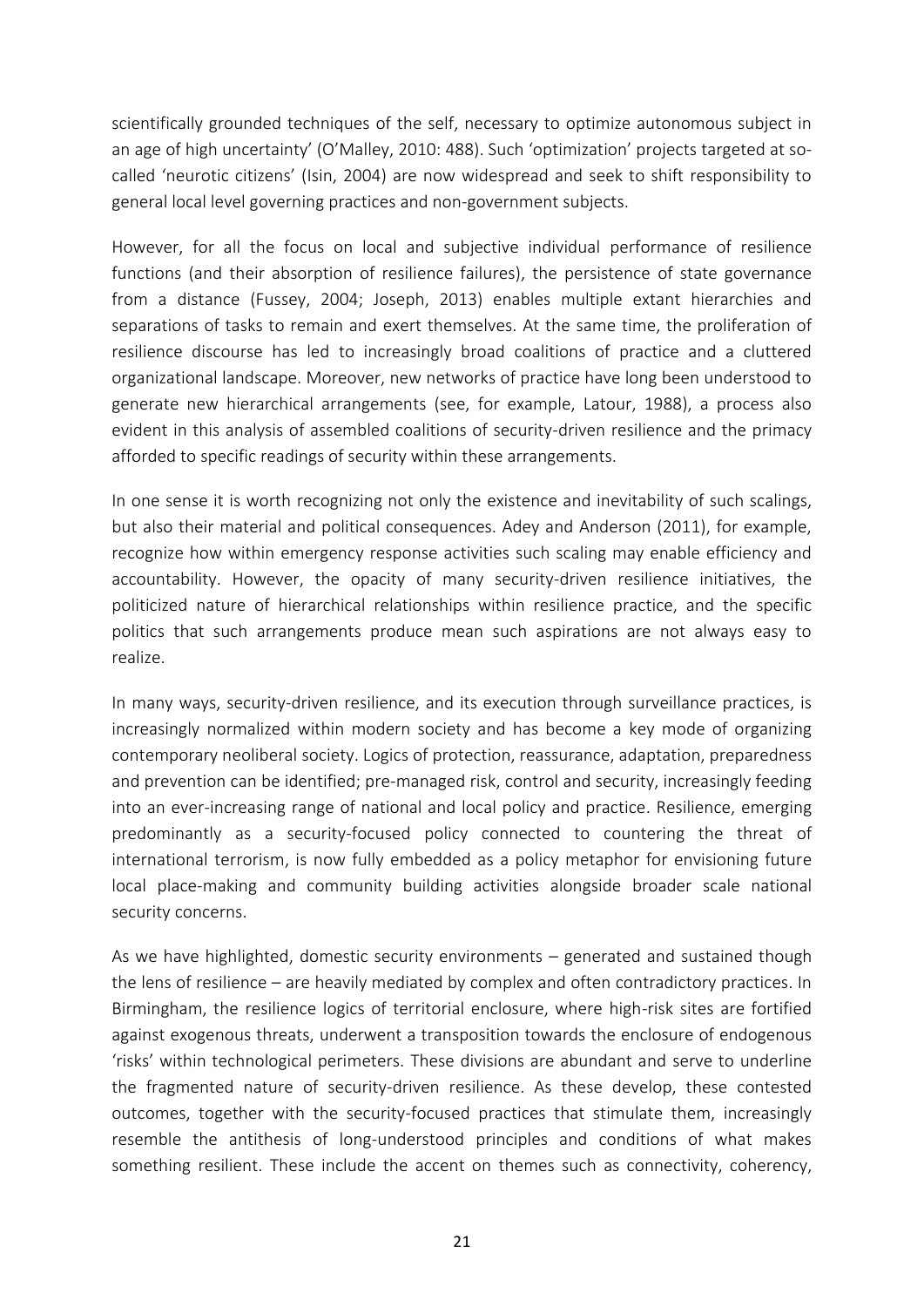adaptation and flexibility that have been at the heart of discussions on resilience, and of what makes something resilient, over the last 40 years (see, for example, Holling, 1973). In doing so, the realization of complex, convoluted and contradictory security-driven resilience practices may mutate into practices that ultimately subvert some of the founding principles of resilience logic itself.

## **Notes**

- 1. This Act came into force in November 2005. See also see UK Resilience website within the Cabinet Office (http://www.cabinetoffice.gov.uk/ukresilience) which pre-dated the CCA. The CCA aimed to establish 'a modern framework for civil protection capable of meeting the challenges of the 21st century' (Security Service, 2006).
- 2. This strategy was developed from 2003 but only made public in 2006. Updated versions were released in 2009 and 2011.
- 3. See also a revised version published in 2010 (Cabinet Office, 2010).
- 4. See also updated 2011 version.
- 5. In the UK this involves, for example, the Centre for the Protection of National Infrastructure (CPNI), the National Counter-Terrorism Security Office (NaCTSO) and the Civil Contingencies Secretariat.
- 6. In a series of coordinated attacks on London's transport network on 7 July 2005, suicide bombers killed 52 and injured 770 people.
- 7. Similarly, in the USA, Canada and Australia, for example, a core approach of localized counter vio- lent extremism (CVE) strategies has been the attempted development of 'community resilience' more generally
- 8. Resistance to Project Champion has been covered in greater detail elsewhere (see, for example, Fussey, 2013) and it is beyond the scope of this paper to provide a detailed exegesis of its development. Key points are relayed here to illustrate the tensions between scalings and logics of security-driven resilience practice.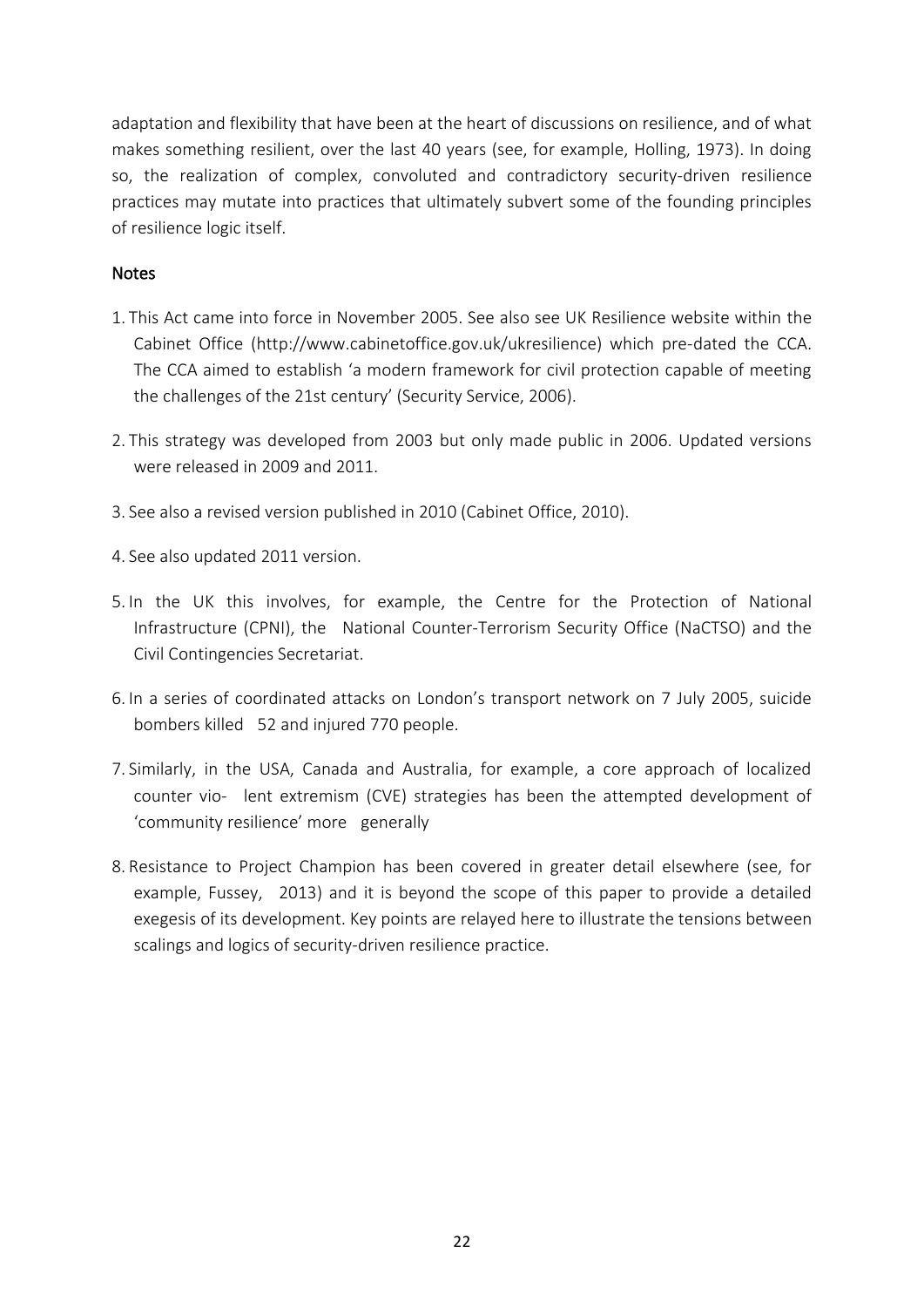## References

ACPO (TAM) (Association of Chief Police Officers (Terrorism and Allied Matters) (2007) *Strategic Outline Business Case – ACPO TAM Business Area*. Available at: http://www.whatdotheyknow.com/ (accessed 1 December 2007).

Adey P and Anderson B (2011) Affect and security: Exercising emergency in 'UK civil contingencies'. *Environment and Planning D: Society and Space* 29(6): 1092–1109.

Adey P and Anderson B (2012) Anticipating emergencies: Technologies of preparedness and the matter of security. *Security Dialogue* 43(2): 99–117.

Aly A (2013) The policy response to home-grown terrorism: Reconceptualising Prevent and Resilience as collective resistance. *Journal of Policing, Intelligence and Counter Terrorism* 8(1): 2–18. Amin A (2013) Surviving the turbulent future. *Environment and Planning: D* 31(1): 140–156.

Andersen R and Möller F (2013) Engaging the limits of visibility: Photography, security and surveillance. *Security Dialogue* 44(3): 203–221.

Ball K and Webster F (eds) (2003) *The Intensification of Surveillance: Crime, Terrorism and Warfare in the Information Age*. London: Pluto Press.

Bauman Z, Bigo D, Esteves P, Guild E, Jabri V, Lyon D and Walker R (2014) After Snowden: Rethinking the impact of surveillance. *International Political Sociology* 8(2): 121–144.

BBC (2010a) Plastic bags to be put over Birmingham 'terror cameras'. 17 June. Available at: http://www.bbc. co.uk/news/10337961 (accessed 17 June 2010).

BBC (2010b) CCTV cameras in Birmingham are covered with hoods. 1 July . Available at: http://www.bbc. co.uk/news/10477801 (accessed 1 July 2010).

BBC (2011) Birmingham Project Champion 'spy' cameras being removed. 9 May. Available at: http://www. bbc.co.uk/news/uk-england-birmingham-13331161 (accessed 9 May 2011).

BBC (2013) EDL Birmingham protest: Bottles thrown at police. 20 July 20. http://www.bbc.co.uk/news/uk- england-birmingham-23390232 (accessed 20 July 2013).

Beck U (1995) *Ecological Politics in an Age of Risk*. Cambridge: Polity Press. Birmingham City Council (2010) *Project Champion: Scrutiny Review into ANPR and CCTV Cameras*,

Birmingham: Birmingham City Council. Birmingham City Council (2011) *Population and*  **Census Consumers Consumers** Data. Available at: http://www.birmingham.gov.uk/cs/Satellite?c=Page&childpagename=Planning-and-Regeneration%2FPageLayout&cid=122309635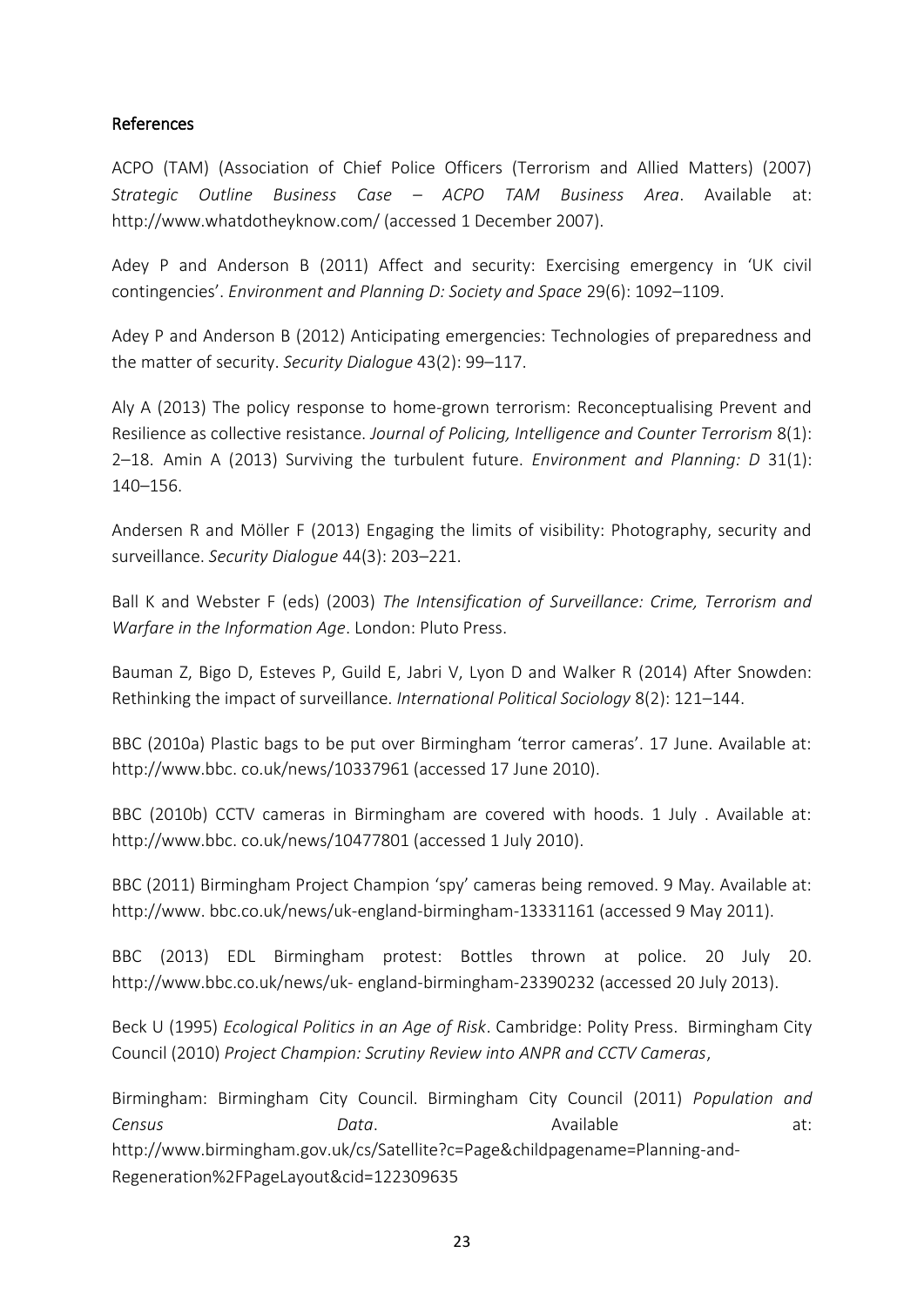3755&pagename=BCC%2FCommon%2FWrapper%2FWrapper (accessed 14 August 2014).

*Birmingham Mail* (2012) 64 'spy' cameras used for doomed Project Champion to be destroyed costing £300k. 2 November. Available at: http://www.birminghammail.co.uk/news/local-news/birminghams-project- champion-antiterror-cctv-280264 (accessed 2 November 2012).

*Birmingham Mail* (2013) Bring back the Project Champion spy cameras in Birmingham, says city's Muslim MP. 23 February. Available at: http://www.birminghammail.co.uk/news/localnews/bring-back-project- champion-spy-1343736 (accessed 23 February 2013).

Boddy T (2007) Architecture emblematic: Hardened sites and softened symbols. In: Sorkin M (ed.) *Indefensible Space*. Abingdon: Routledge, pp. 277–304.

Booth K (2004) Realities of security. *International Relations* 18(1): 4–5.

Bosher L and Dainty A (2011) Disaster risk reduction and 'built-in' resilience: Towards overarching principles for construction practice. *Disasters* 35(1): 1–18.

Brand F and Jax K (2007) Focusing the meaning(s) of resilience: Resilience as a descriptive concept and a boundary object. *Ecology and Society* 12(1): 23.

Brenner N (2000) The urban question: Reflections on Henri Lefebvre, urban theory and the politics of scale. *International Journal of Urban and Regional Research* 24(2): 361–378.

Briggs R (2010) Community engagement for counter-terrorism: Lessons from the United Kingdom. *International Affairs* 86(4): 971–981.

Burby R, Deyle R, Godschalk D and Olhanksky R (2000) Creating hazard resilient communities through land-use planning. *Natural Hazards Review* 1(2): 99–106.

Cabinet Office (2005) *Dealing with Disaster*, 3rd edn. London: Cabinet Office.

Cabinet Office (2008) *The National Security Strategy of the United Kingdom Security in an Interdependent World.* London: HMSO.

Cabinet Office (2010) *A Strong Britain in an Age of Uncertainty: The National Security Strategy*. London:

Cabinet Office. Cabinet Office (2011a) *Big Society*. Available at: http://www.cabinetoffice.gov.uk/big-society (accessed 1

December 2011). Cabinet Office (2011b) *Keeping the Country Running: Natural Hazards and Infrastructure*. and the contract at: Available at: Available at: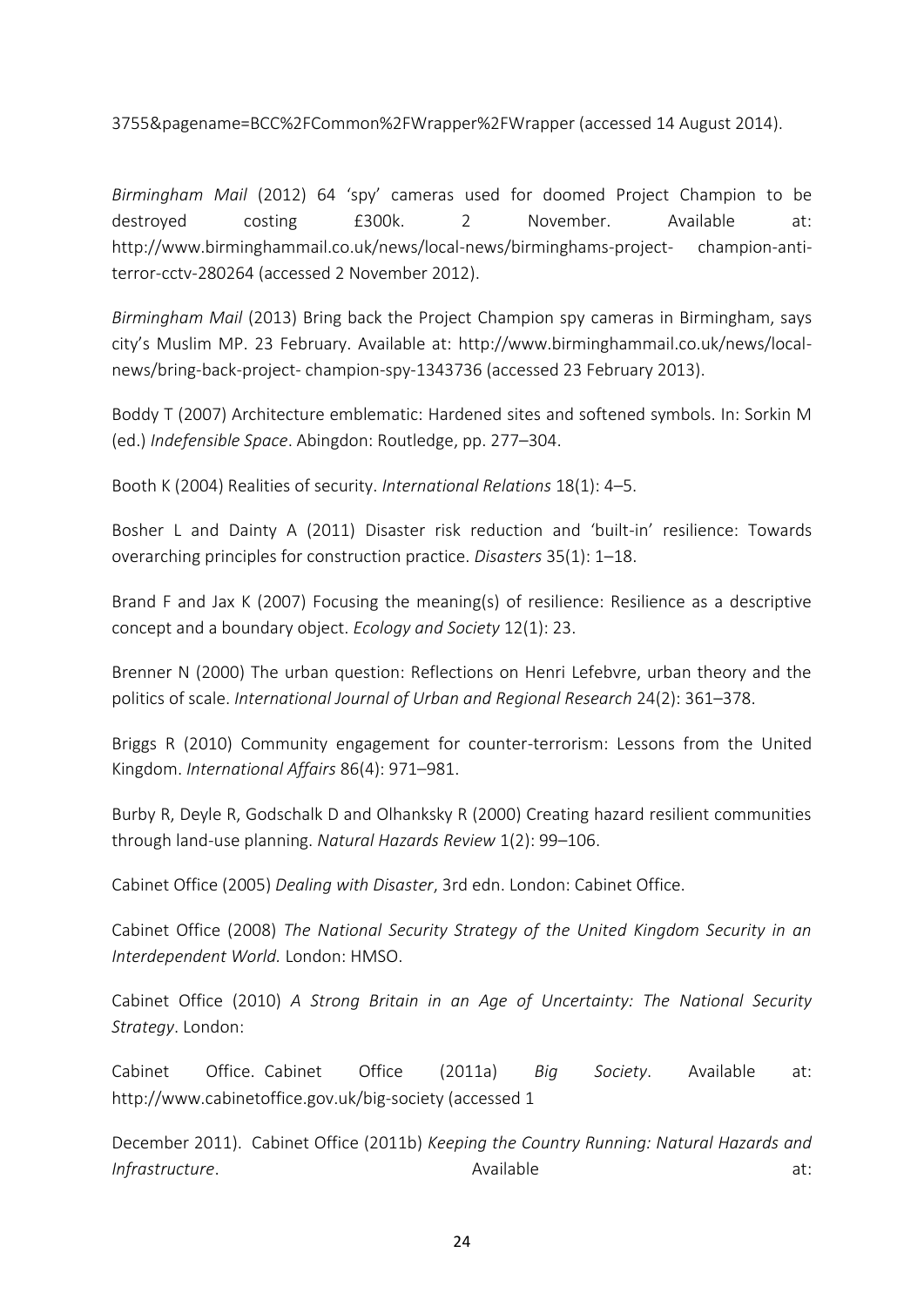http://www.cabinetoffice.gov.uk/sites/default/files/resources/natural-hazardsinfrastructure.pdf (accessed 1 December 2011)

Chandler D (2012) Resilience and human security: The post-interventionist paradigm. *Security Dialogue* 43(3): 213–229.

Chandler D (2014) *Resilience: The Governance of Complexity*. London: Routledge.

Coaffee J (2003) *Terrorism, Risk and the City*. Aldershot: Ashgate.

Coaffee J (2004) Rings of steel, rings of concrete and rings of confidence: Designing out terrorism in central London pre- and post-9/11. *International Journal of Urban and Regional Research* 28(1): 201–211.

Coaffee J (2006) From counter-terrorism to resilience. *European Legacy: Journal of the International Society for the Study of European Ideas* 11(4): 389–403.

Coaffee J (2009) *Terrorism, Risk and the Global City – towards urban resilience*. Farnham: Ashgate.

Coaffee J (2010) Protecting vulnerable cities: The UK resilience response to defending everyday urban infrastructure. *International Affairs* 86(4): 939–954.

Coaffee J (2013) Rescaling and responsibilising the politics of urban resilience: From national security to local place-making. *Politics* 33(4): 240–252.

Coaffee J and Murakami-Wood D (2006) Security is coming home: Rethinking scale and constructing resilience in the global urban response to terrorist risk. *International Relations*  20(4): 503–517.

Coaffee J, Murakami-Wood D and Rogers P (2008) *The Everyday Resilience of the City: How Cities Respond to Terrorism and Disaster*. Basingstoke: Palgrave-Macmillan.

Coaffee J, O'Hare P and Hawkesworth M (2009) The visibility of (in)security: The aesthetics of planning urban defences against terrorism. *Security Dialogue* 40(4–5): 489–511.

Dainty ARJ and Bosher LS (2008) Integrating resilience into construction practice. In: Bosher LS (ed.) *Hazards and the Built Environment: Attaining Built-in Resilience*. London: Taylor and Francis.

Dean M (1999) *Governmentality: Power and Rule in Modern Society*, Thousand Oaks, CA: SAGE.

Edwards C (2009) *Resilient Nation*. London: Demos.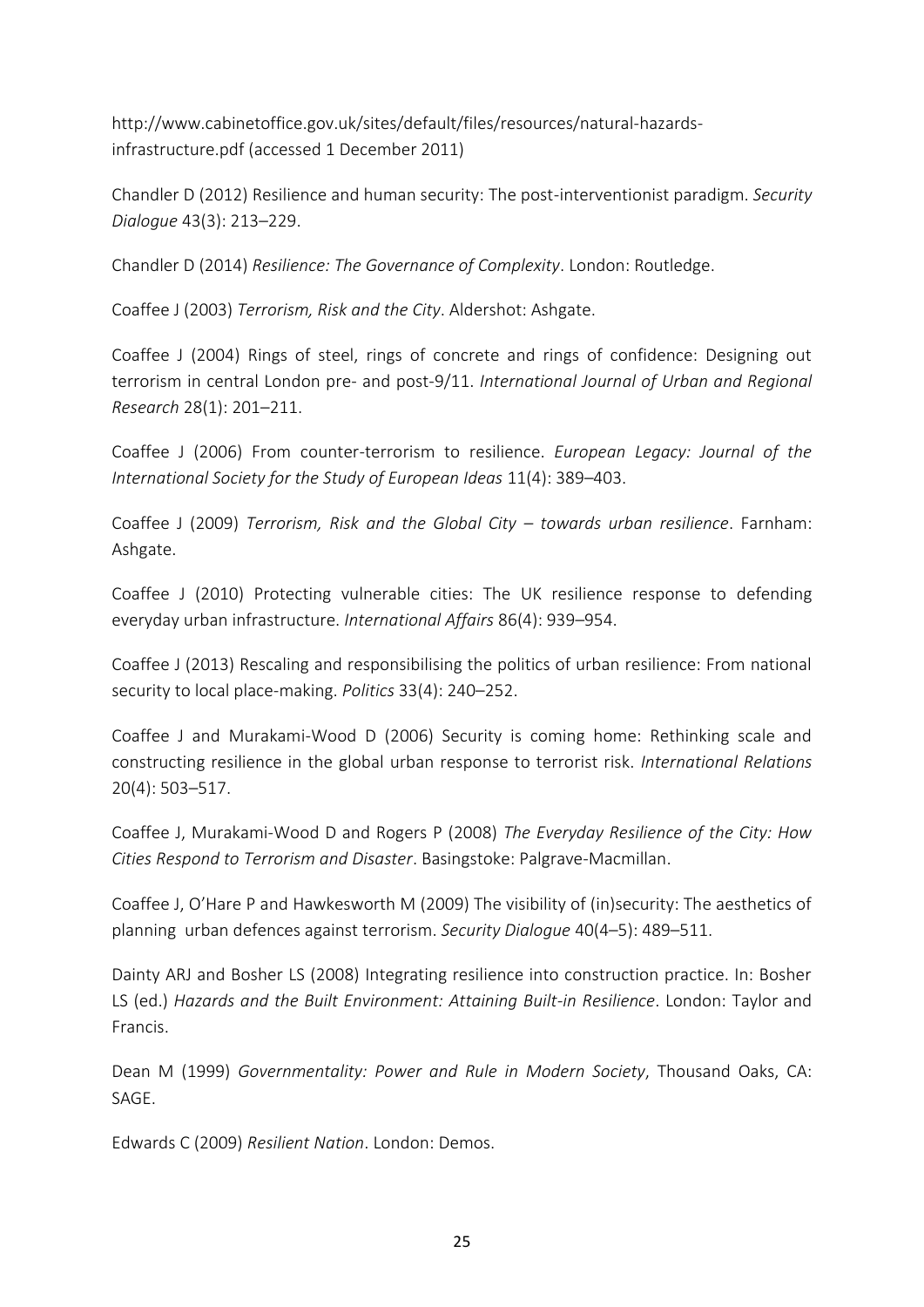Fraser A (2010) The craft of scalar practices. *Environment and Planning: A* 42(2): 332–346.

Fussey P (2004) New Labour and new surveillance: Theoretical and political ramifications of CCTV implementation in the UK. *Surveillance and Society* 2(2/3): 251–269.

Fussey P (2008) Beyond Liberty, Beyond Security: The Politics of Public Surveillance. *British Politics* 3(1): 120–135.

Fussey P (2013) Contested topologies of UK counter-terrorist surveillance: The rise and fall of Project Champion. *Critical Studies on Terrorism* 6(3): 351–370.

Fussey P and Coaffee J (2012) Urban spaces of surveillance. In: Lyon D, Haggerty K and Ball K (eds) *Routledge International Handbook of Surveillance Studies*. London: Routledge.

Fussey P, Coaffee J, Armstrong G and Hobbs D (2011) *Securing and Sustaining the Olympic City: Reconfiguring London for 2012 and beyond*. Aldershot: Ashgate.

Garland D (1996) The limits of the sovereign state: Strategies of crime control in contemporary society. *British Journal of Criminology* 36(4): 445–471.

Graham S (2004) *Cities, War and Terrorism: Towards an Urban Geopolitics*. Oxford: Blackwell.

Greenwald G (2014) *No Place to Hide: Edward Snowden, the NSA and the Surveillance State*. London: Hamish Hamilton.

HM Government (2006) *Countering International Terrorism: The United Kingdom's Strategy*. CM6888. London: Stationery Office.

HM Government (2008) *Preventing Violent Extremism: A Strategy for Delivery*. London: The Stationery Office.

HM Government (2010) *Working Together to Protect Crowded Places*. London: The Stationery Office.

HM Government (2011) Contest Strategy. London, UK: The Stationary Office.

Holling CS (1973) Resilience and stability of ecological systems. *Annual Review of Ecology and Systematics* 4: 1–23.

Holling CS (2001) Understanding the complexity of economic, ecological, and social systems. *Ecosystems* 4(5): 390–405.

Home Office (2007) *National CCTV Strategy*. London: HMSO.

Home Office (2011) *Understanding Vulnerability and Resilience in Individuals to the Influence of Al Qa'ida Violent Extremism*. London: HMSO.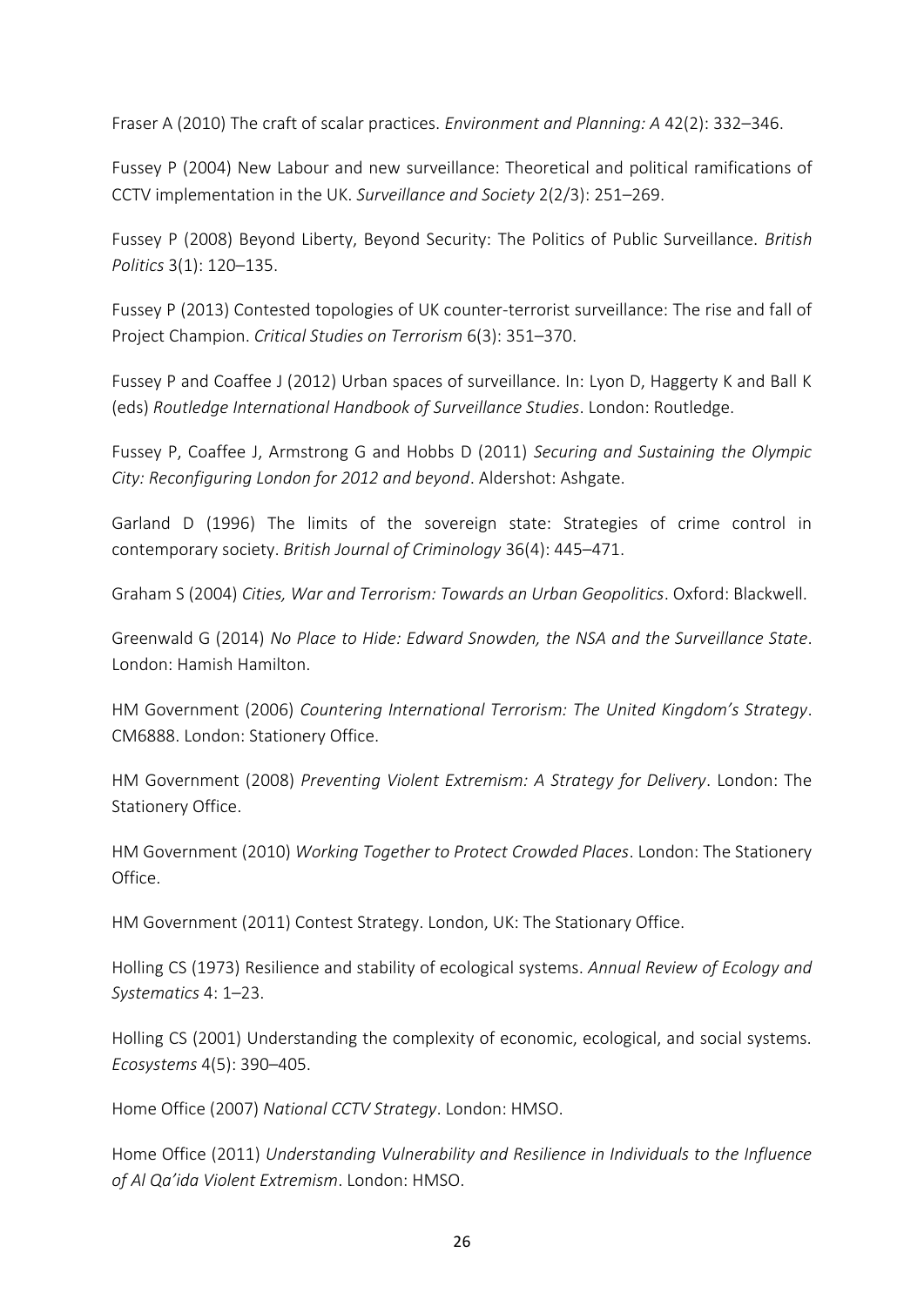House of Commons (2010) Communities and Local Government Committee: Preventing Violent Extremism, Sixth Report of Session 2009–10. *Report, with formal minutes, oral and written evidence*, 6 March. London: HMSO.

Isakjee A and Allen C (2013) 'A catastrophic lack of inquisitiveness': A critical study of the impact and narrative of the Project Champion surveillance project in Birmingham. *Ethnicities*  13(6): 751–770.

Isin EF (2004) The neurotic citizen. *Citizenship Studies* 8(3): 217–235.

Joseph J (2013) Resilience in UK and French security strategy: An Anglo-Saxon bias? *Politics*  33(4): 253–264

Kaplan J (2006) Islamaphobia in America? September 11 and Islamophobic hate crime. *Terrorism and Political Violence* 18(1): 1–33.

Kundnani, A (2009) Spooked: How not to prevent violent extremism, London: Institute of Race Relations.

Latour B (1988) *Science in Action: How to Follow Scientists and Engineers Through Society*. Cambridge, MA: Harvard University Press.

Luthar SS, Cicchetti D and Becker B (2000) The construct of resilience: A critical evaluation and guidelines for future work. *Child Development* 71(3): 543–562.

Lyon D (2003) Surveillance as social sorting: Computer codes and mobile bodies. In: Lyon D (ed.) *Surveillance as Social Sorting: Privacy, Risk and Digital Discrimination*. London: Routledge.

Lyon D (1994) The Electronic Eye: The rise of surveillance society. Cambridge: Polity Press.

Malcolm J (2013) Project Argus and the resilient citizen. *Politics* 33(4): 311–321.

Masten AS (2001) Ordinary magic: Resilience processes in development. *American Psychologist* 56(3): 227–238.

Neocleous M (2013) Resisting resilience. *Radical Philosophy* 178: 2–7.

Norris C and McCahill M (2006) CCTV: Beyond penal modernism? *British Journal of Criminology* 46(1): 97–118.

Office of National Statistics (2011) *UK Census Data 2011*. Available at: http://www.ukcensusdata.com (accessed 14 August 2014).

O'Malley P (2010) Resilient subjects: Uncertainty, warfare and liberalism. *Economy and*